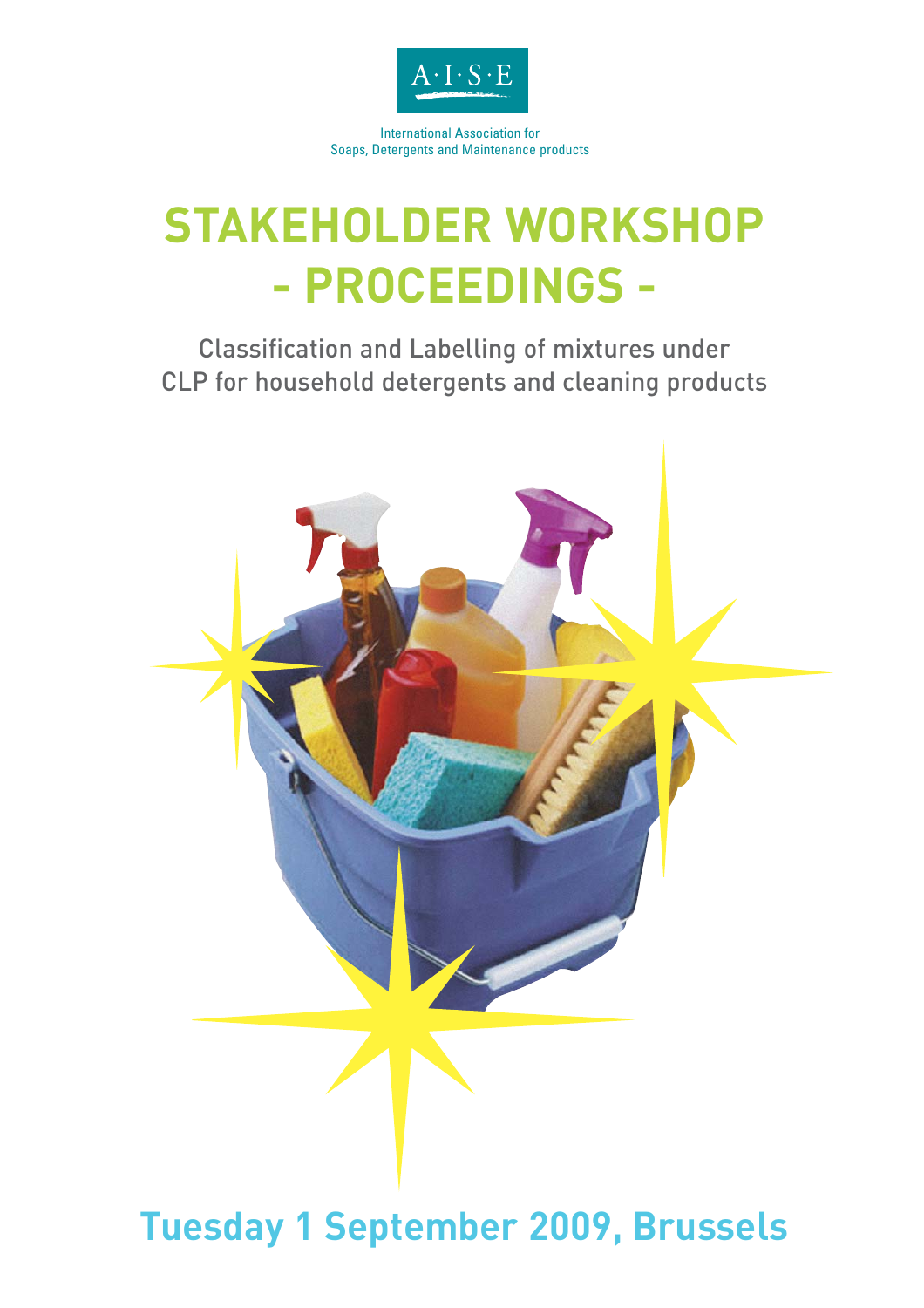# **INTRODUCTION**

A.I.S.E. (the International Association for Soaps, Detergents and Maintenance Products), through its broad network across 42 countries, represents an industry sector delivering cleanliness and hygiene for millions of people. Household detergent and cleaning products are used every day by consumers in homes, schools and other private and public places across Europe. Consequently, product safety has always been a top priority for A.I.S.E. member companies.

Appropriate classification and labelling is key to driving safe use of household detergent and cleaning products. Industry aims to provide the correct classification reflecting the actual hazard of a mixture. Overclassification of a mixture may confuse consumers, "banalise" real hazardous products and thus, compromise consumer safety. In 2008, the new EU legislation on classification, labelling and packaging of substances and mixtures (CLP <sup>1</sup>) was adopted. The CLP regulation aligns existing EU legislation to the UN GHS. CLP clearly prioritizes classification and labelling based on data and evidence. Expert judgement, weight of evidence and bridging principles are key elements in the CLP scheme. CLP has also established the concept of classification networks which could be sector-specific<sup>2</sup>.

A.I.S.E established, under the Dangerous Preparation Directive (DPD<sup>3</sup>), an approach by which the classification and labelling can be derived by comparing the mixture

to be classified with reference formulations for which data are available. Experience gained so far with this approach indicate two areas that deserve specific attention, namely :

- the need for the approach to be robust and provide straightforward information and transparency, and
- the need to confirm which data can be used and are accepted for deriving the classification of a given mixture.

<sup>1</sup> CLP Regulation (EC) No 127<mark>2/20</mark>08

<sup>2</sup> ibid, Annex I, 1.1.0 <sup>3</sup> Dangerous Preparations Directive 1999/45/EC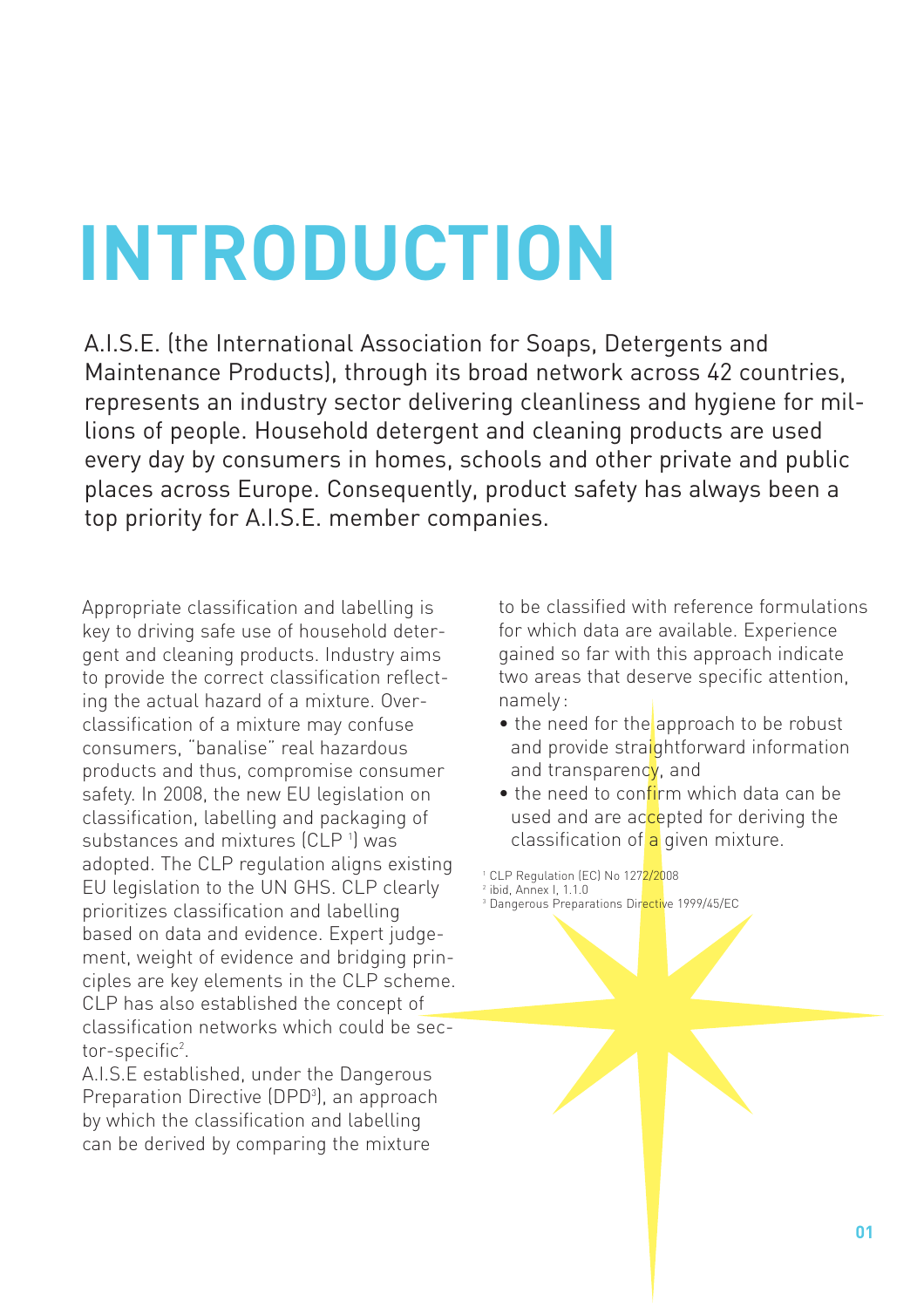#### **OBJECTIVE OF THE WORKSHOP**

The objective of A.I.S.E. is to develop a collective response to the new CLP challenges. This foresees the setting up of a robust, transparent and externally recognised system that assures appropriate and harmonised classification of household detergent and cleaning products across Europe. Through this workshop, A.I.S.E. invited stakeholders to a dialogue on possible ways for fulfilling the new CLP requirements, and shared with competent authorities initial ideas on the approach to weight of evidence and expert judgement with the view to achieving an appropriate classification. More specifically, the workshop aimed to illustrate the motivation of A.I.S.E companies for a data and evidencebased classification, and to share the status of in-vitro and other alternative test methods, as well as experiences with industry networks such as the A.I.S.E. approach and areas for its further improvement.

#### **WHO ATTENDED ?**

About 60 persons ranging from officials familiar with classification and labelling issues from national competent authorities (representing 15 EU countries), the European Commission and the European Chemicals Agency (ECHA) as well as industry representatives attended the workshop (see list of participants in Annex).

#### **PROGRAMME**

The format of the day was a series of presentations and two discussion sessions, and a summing up by the Moderator. This write up gives a summary of each of the presentations, the report back from the discussion sessions, and the summing up. The presentations have been circulated to the participants.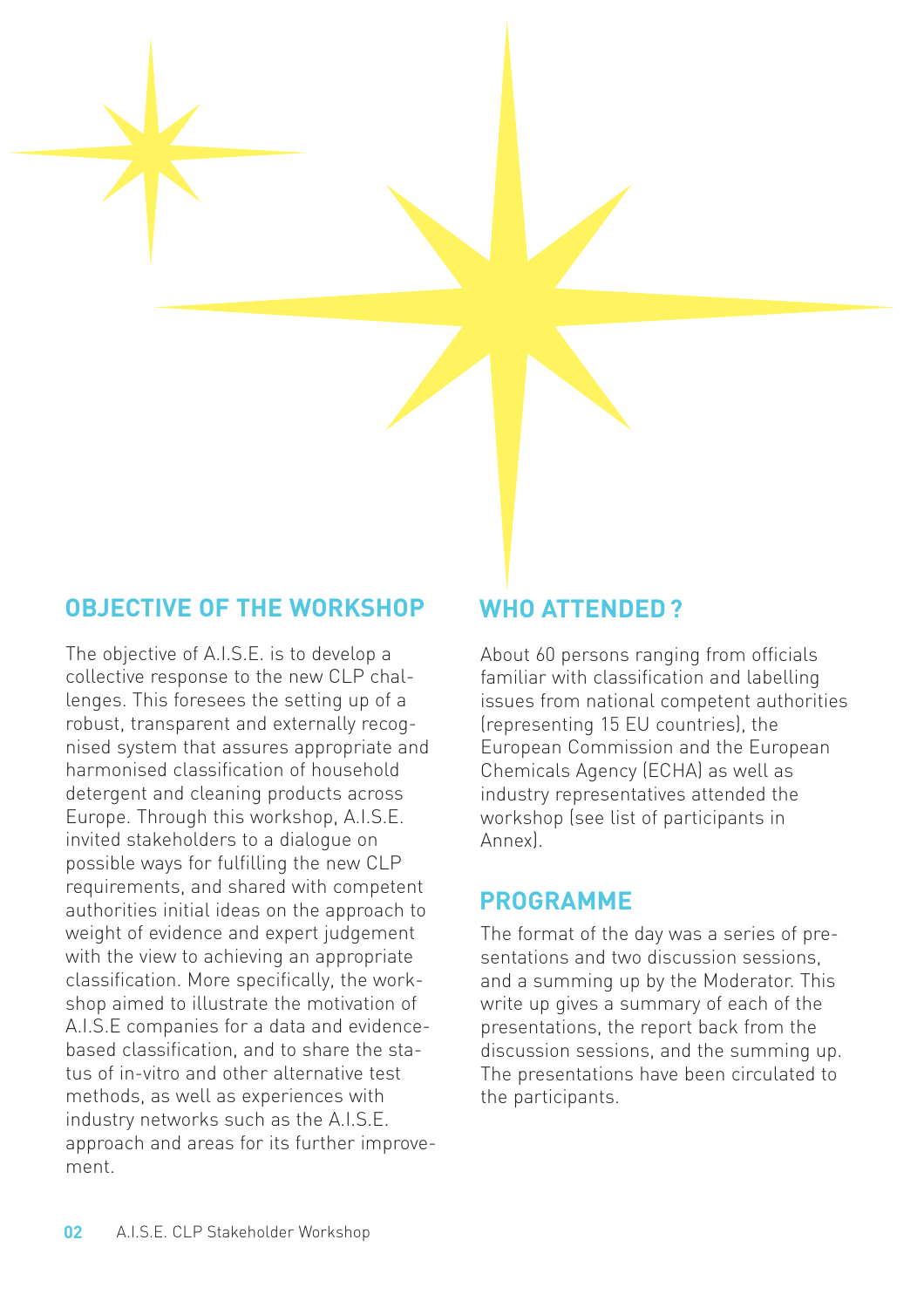# **AGENDA OF THE WORKSHOP**

| <b>PART1</b>  | Welcome and introduction to the day<br><b>The Context:</b>                                               | Susannne Zaenker, Director-General A.I.S.E.<br><b>Jim Bridges, Moderator</b>                                                               |
|---------------|----------------------------------------------------------------------------------------------------------|--------------------------------------------------------------------------------------------------------------------------------------------|
|               | • Household detergents and cleaning<br>products: Classification, labelling and<br>safe use communication | Sheila Kirkwood, Mc Bride/A.I.S.E.                                                                                                         |
|               | • The CLP Regulation                                                                                     | Uta Jensen-Korte, European Commission, Brussels                                                                                            |
|               | · Questions & Answers                                                                                    | All                                                                                                                                        |
| <b>PART 2</b> | The Process: Classification of Detergent and<br><b>Cleaning Products and Industry Networks</b>           |                                                                                                                                            |
|               | • Industry network in Germany:<br>the Trustee Expert Model                                               | Christian Grugel, Bundesministerium für Ernährung,<br>Landwirtschaft und Verbraucherschutz, Berlin                                         |
|               | • The needs of inspectorates and<br>competent authorities                                                | Krista Bouma, Voedsel en Waren Autoriteit<br>Noord (VWA), Groningen                                                                        |
|               | • A.I.S.E. views on an industry<br>network for Europe                                                    | Sylvie Lemoine, A.I.S.E.                                                                                                                   |
|               | <b>Questions &amp; Answers</b>                                                                           | <b>All</b>                                                                                                                                 |
|               | <b>Discussion I:</b><br>The Process - Industry Network -<br><b>Needs and Expectations</b>                | In several breakout groups (summarised in PART 4)<br>Moderators : Christine Drury, Véronique Scailteur,<br><b>John Solbé, Thomas Petry</b> |
|               |                                                                                                          |                                                                                                                                            |
|               |                                                                                                          |                                                                                                                                            |
| <b>PART 3</b> | <b>Weight of Evidence and Data Requirements</b>                                                          |                                                                                                                                            |
|               | • A.I.S.E. concepts for Weight of<br>Evidence and Expert Judgement -<br><b>Examples</b>                  | <b>Thomas Petry, ToxMinds, Brussels</b>                                                                                                    |
|               | • Experiences from Poison<br><b>Control Centers</b>                                                      | Hugo Kupferschmidt, Schweizerisches<br>Toxikologisches Informationszentrum, Zürich                                                         |
|               | · In-vitro test methods -<br>Skin & Eye Effects                                                          | Frank Henkler, Bundesinstitut für<br>Risikobewertung, Berlin                                                                               |
|               | · Questions & Answers                                                                                    | <b>All</b>                                                                                                                                 |
|               | <b>Discussion II:</b><br><b>Examples - Read Across - Use of PCC and</b><br>in-vitro data                 | In several breakout groups (summarised in PART 4)<br>Moderators : Christine Drury, Véronique Scailteur,<br><b>John Solbé, Thomas Petry</b> |
| <b>PART 4</b> | <b>Discussions &amp; Conclusions</b>                                                                     | <b>All</b>                                                                                                                                 |
|               | <b>Debrief from Panel discussions</b>                                                                    | <b>Jim Bridges</b>                                                                                                                         |
|               | <b>Closing Remarks and next steps</b>                                                                    |                                                                                                                                            |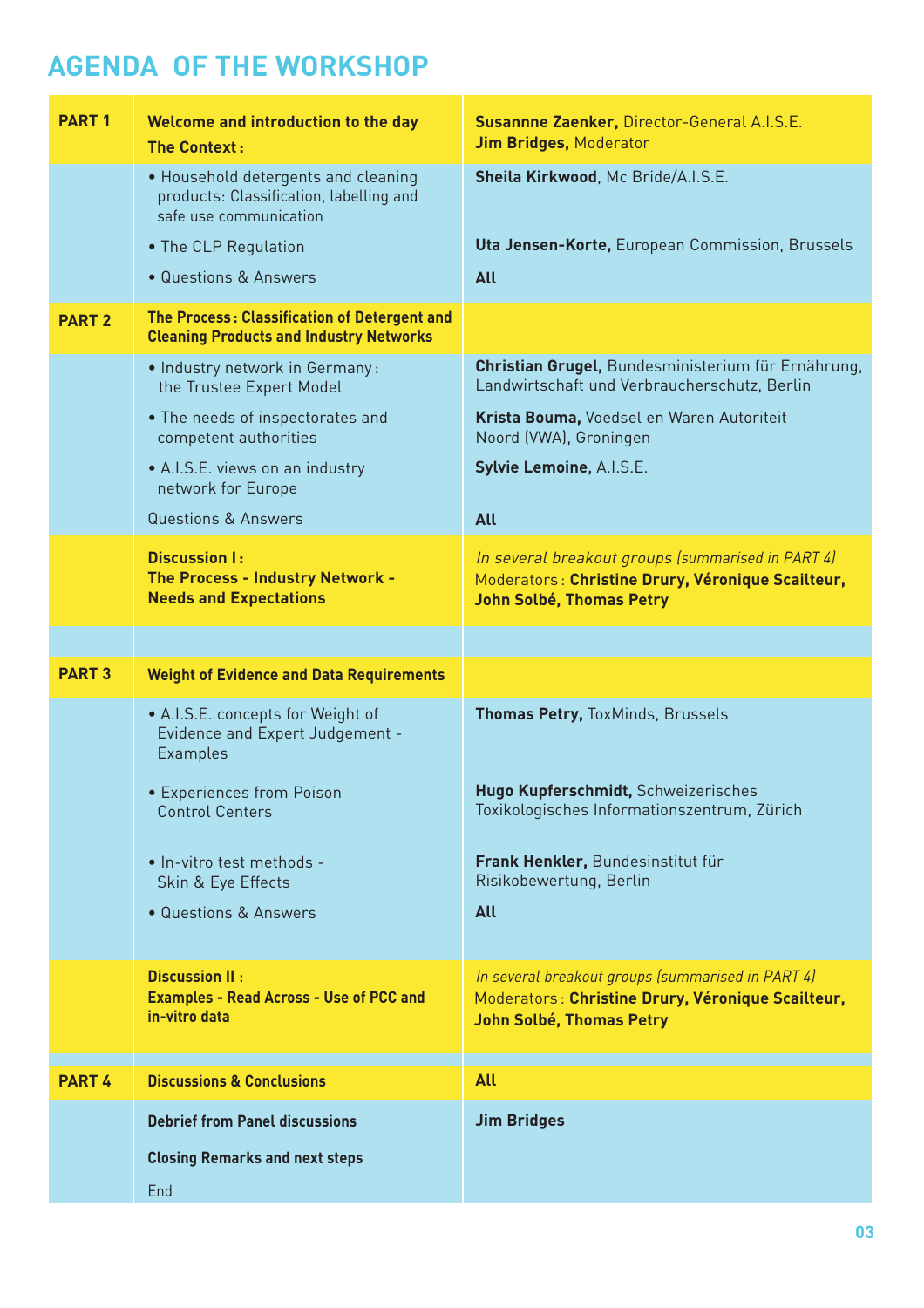# **PROCEEDINGS**

### **INTRODUCTIONS TO THE WORKSHOP**

In her opening remarks Susanne Zaenker, Director-General of A.I.S.E. welcomed participants to a learning process among experts on the subject of classification and labelling of mixtures for households cleaning and detergent products. She encouraged an open dialogue between industry, authorities and academia on how best to achieve this.

The Moderator for the day was Jim Bridges, Emeritus Professor of Toxicology at Surrey University, UK, and advisor to the EU on Emerging Risks and Risk Assessment Procedures. He introduced the day event as the start of a dialogue on appropriate classification for skin and eye effects. The processes would need to be transparent and scientifically rigorous, involve some form of partnership between industry and regulatory authorities, and maximise access to and transparency of data.

# **PART 1 CONTEXT SETTING**

#### 1.1 Classification, Labelling and Safe Use Communication

Setting the Scene, Sheila Kirkwood underlined that Industry's aim was to classify for effects on skin and eye to meet the

> legal requirements, and label so that consumers could also recognise the hazard correctly.

> > The label needs to make sense and fit with consumers' experience of the product.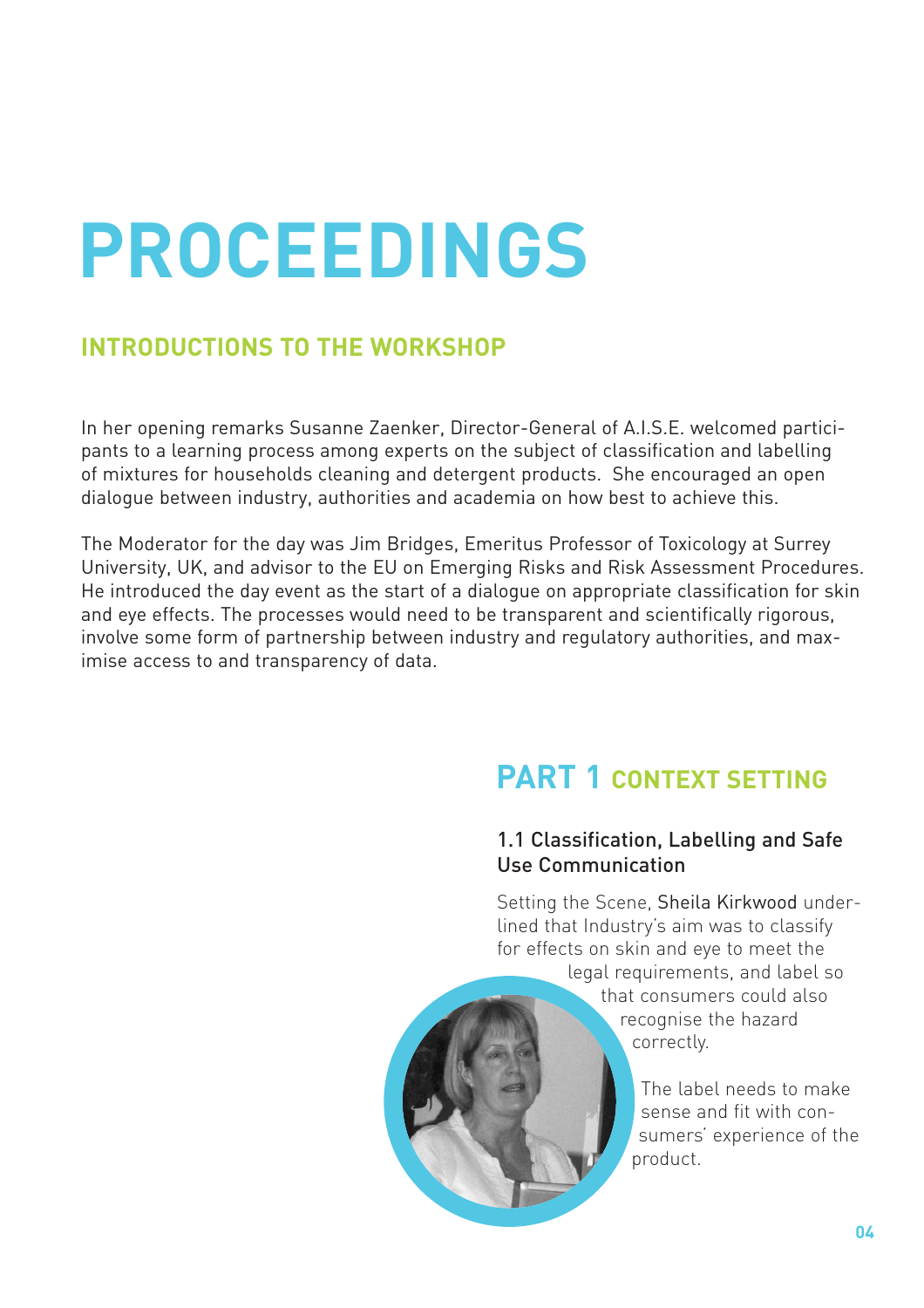Because household cleaning and detergent products are used everywhere and everyday, they are well understood. To achieve consumer respect for and use of the labelling it is therefore important to get it right.

The need for classification and labelling to be fit for purpose is well demonstrated by comparing a drain cleaner and a dishwash liquid. Under the CLP additivity method, both would be classified and labelled with the same corrosive pictogramme. In fact the drain cleaner is caustic and corrosive, and used with caution by consumers and stored with care. By contrast hand dish wash products have normally no or negligible effects in use when used direct on skin, and are used every day and often left by the sink. Across the wide range of products within and between categories there is an irritancy continuum (Fig 1) in which expert judgement and common sense have to play a part to achieve an approach that fits both purpose and user experience.



of products all labelled as corrosive when experience and knowledge would differentiate them does not help consumers nor the objective of consumer protection. There would be confusion and a risk of the warning symbols being devalued. Poison centres have similar concern about lack of differentiation. Under CLP the more severe effects of drain cleaners and oven cleaners, would not be distinguished from other products having much less severe or negligible effects. The current A.I.S.E. approach to classifica-

tion under DPD is based on frame formulations and test data shared across the industry. The approach has been criticised not least because it applies LVET (Low Volume Eye Test) and HPT (Human Patch Test), neither of which are OECD approved tests. Under CLP there is more flexibility to use data and evidence. The industry sees this as a way to use existing data more fully, to add more data as appropriate methods become available, and as a way to share that data as envisaged under CLP.

As a start of the adaptations to CLP the database has been reviewed, and full details of the frame formulations made available in A.I.S.E. An expert has standardised and reclassified the data against CLP criteria, and suggested some key formulations for future in-vitro testing to help prepare benchmarks. Comments at this stage will help to achieve an approach that is sensible for the consumer, transparent for the regulator and manageable for the industry, especially an SME.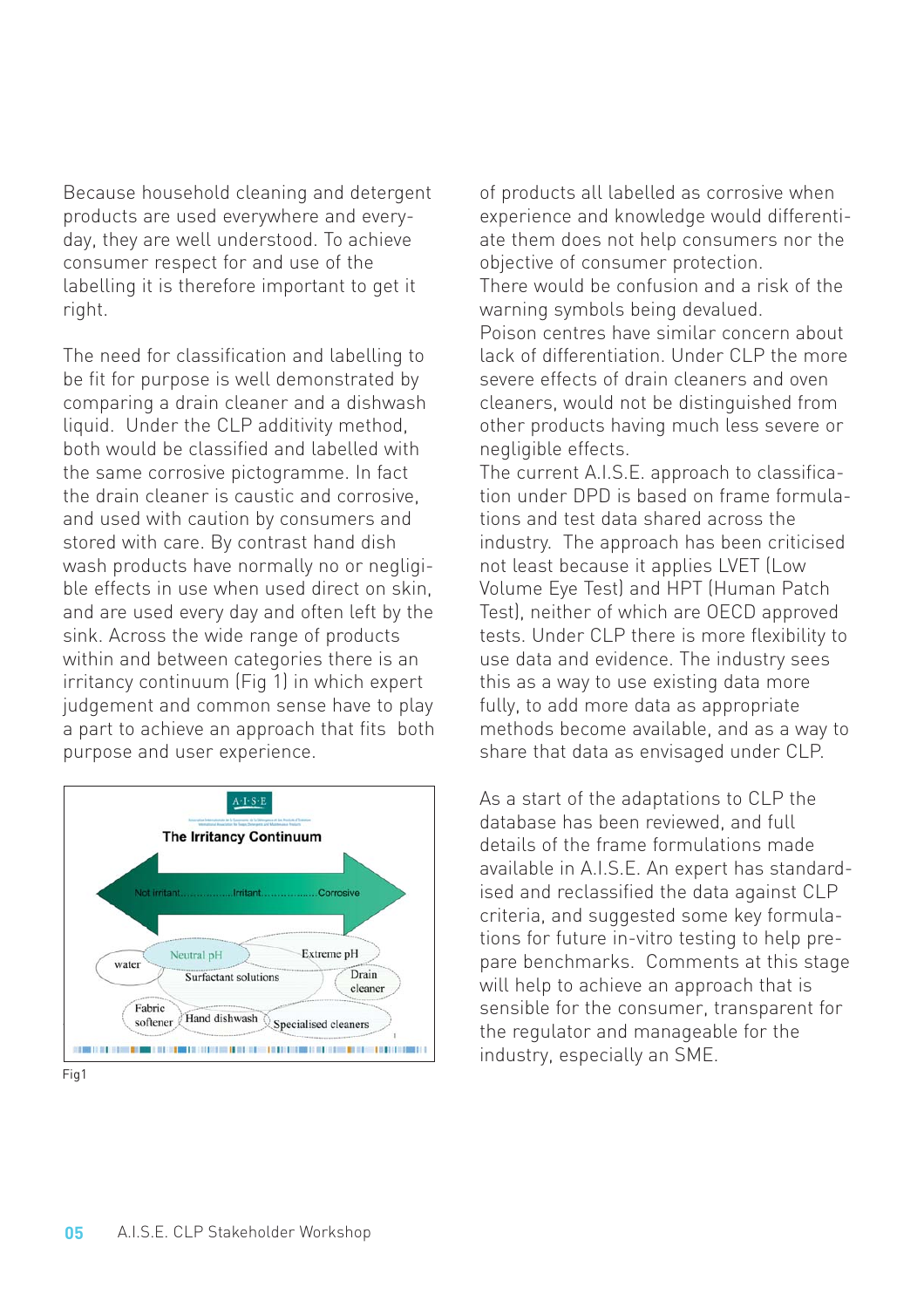#### Question and Answer session following the presentation :

Asked about the link between the Objective of the workshop and CLP Guidance, Ms Kirkwood said the link is the clarification of guidance on the use of skin and eye data.

Questioned on the lack of epidemiological data, Ms Kirkwood said the Industry had, a very large amount of data from millions of uses over 50 years, and wanted to use it, although none of it was epidemiological as such.

Questioned on whether the industry was saying that CLP was not appropriate, she emphasised that it was only the additivity method, here specifically for skin and eye effects, that the industry thought was inappropriate, which is why they wanted to use the facility under CLP to use all available evidence to classify appropriately. Another participant suggested the industry had a problem if it wanted to treat household products and detergents differently from other chemicals. Ms Kirkwood replied that this was not the case.

The industry wanted to use the opportunities available in the CLP regulations.

#### 1.2 The CLP regulation

Uta Jensen-Korte reminded everyone that this EU Regulation is based on GHS. CLP

is therefore built on a global system.

Its essence is to achieve a common basis for classification and labelling to help safe handling across the world and within Europe. It will therefore also achieve further harmonisation of the inter-

nal market (this being a regulation under Article 95 of EU Treaty). There is therefore a duty to strive for a common understanding also, of how it should be applied.

Explaining this further, Ms Jensen-Korte focussed on some of the provisions of the Regulation. Suppliers should self classify or respect the harmonised classifications in Annex VI, and ensure appropriate labelling before placing the product on the market.

This is similar to what has been in place for some 40 years in Europe. Ms Jensen-Korte noted that for the purpose of the CLP Regulation there is no obligation to test for health and environmental hazards. Downstream users may use the classification of the supplier if they do not change the composition. There is more emphasis on cooperation than in the past. The information duties under Self-Classification are to identify relevant information from as many sources as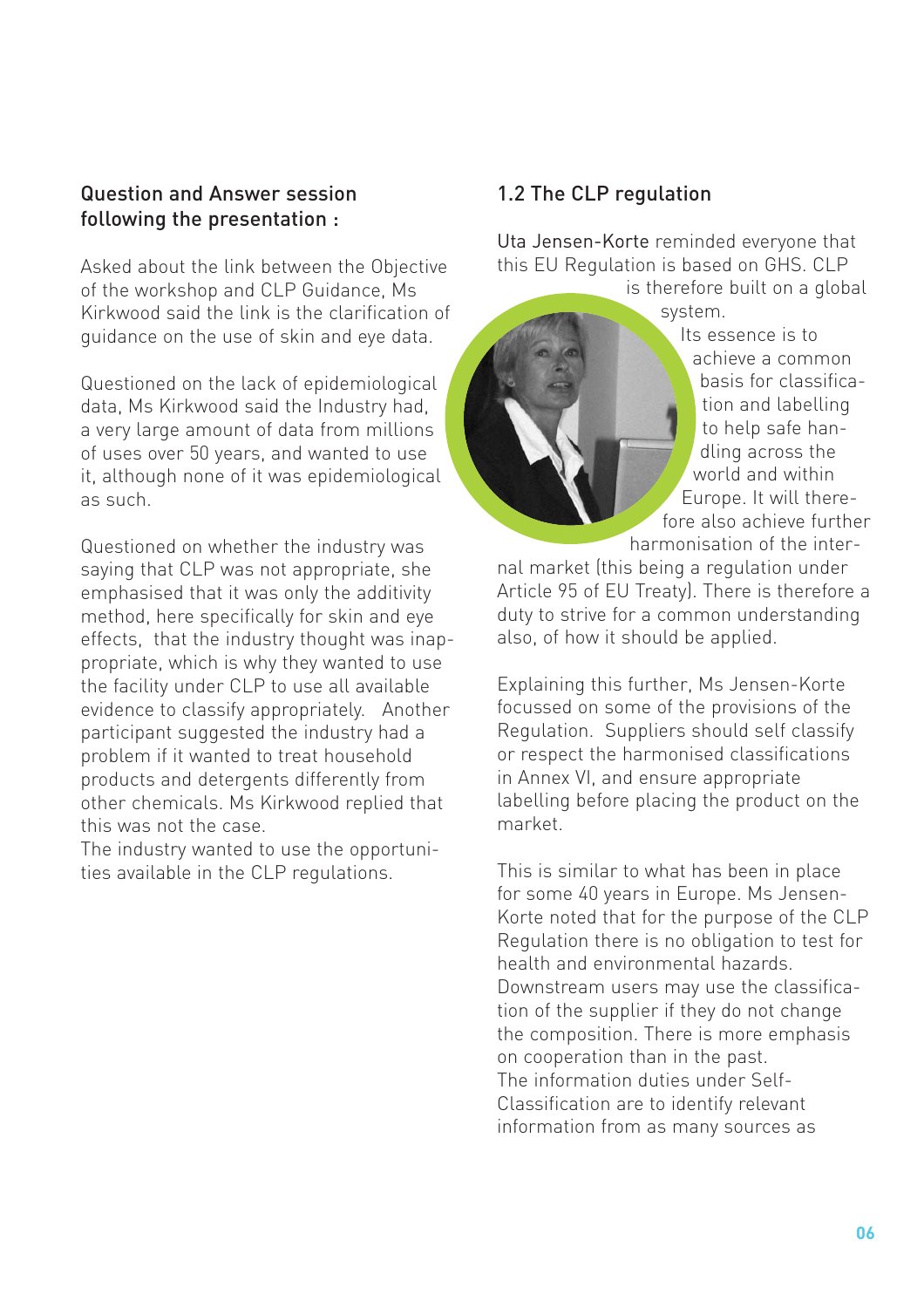possible, for example data generated by methods validated for the classification of transport of dangerous goods. Also to look at occupational data and accident databases. The duty is also to examine whether the data is adequate, reliable and scientifically valid.

With respect to testing, there is no obligation to test, except for physical-chemical properties. New information may be generated through testing, but look at all existing data first, and animal testing should only be used as a last resort. Human testing shall not be done for the purpose of classification but human data generated for other reasons may be used. The next step is to evaluate the information. There is more emphasis on Weight of evidence and expert judgement than under DPD. Weight of Evidence means all information, with human data normally having precedence, as set out in Annex I, and the guidance document just published from ECHA (August 2009). This also gives more information on how to apply the classification criteria for the various hazard classes.

There are specific provisions for mixtures: if data is available, use it. Special requirements apply for CMR, bioaccumulation and biodegradability: they shall be based on substance data. If no or inadequate data is available directly apply the bridging principle: use data on individual substances and similar tested mixtures.

This is a new aspect introduced by CLP. There are therefore different possibilities to apply. If none of these can be used, apply the calculation methods. Another new aspect is the setting of specific concentration limits (SCL's). Previously these were only possible by means of a comitology approach under the DSD. Under CLP, SCL's can be set by suppliers. Setting a higher SCL may be more difficult than setting a lower one as it will require conclusive scientific information. CLP includes guidance on setting SCL for skin and eye effects.

Ms Jensen-Korte talked very briefly about labelling noting the need for the product ID, hazard pictograms, signal words, hazard and precautionary statements, and the requirements on use of languages, noting requirements for updating labels, and the inclusion of some derogations.

Safety data sheets specified under Annex II of REACH are already in a format aligned with GHS, Ms Jensen-Korte advised that there is more revision work (Sept 2009) to adapt to UN GHS and CLP.

CLP legislation includes cooperation of suppliers. Suppliers in an industry sector may cooperate through the formation of a network or other means. This is highlighted as recital 24. This stakeholder workshop initiative is very much in-line with the CLP Regulation. The purpose of cooperation is to share experience, and where needed develop new experience. The essential part is to fully document what is done and make it available to authorities on request. Equally important is the fact that each supplier remains fully responsible for the classification, labelling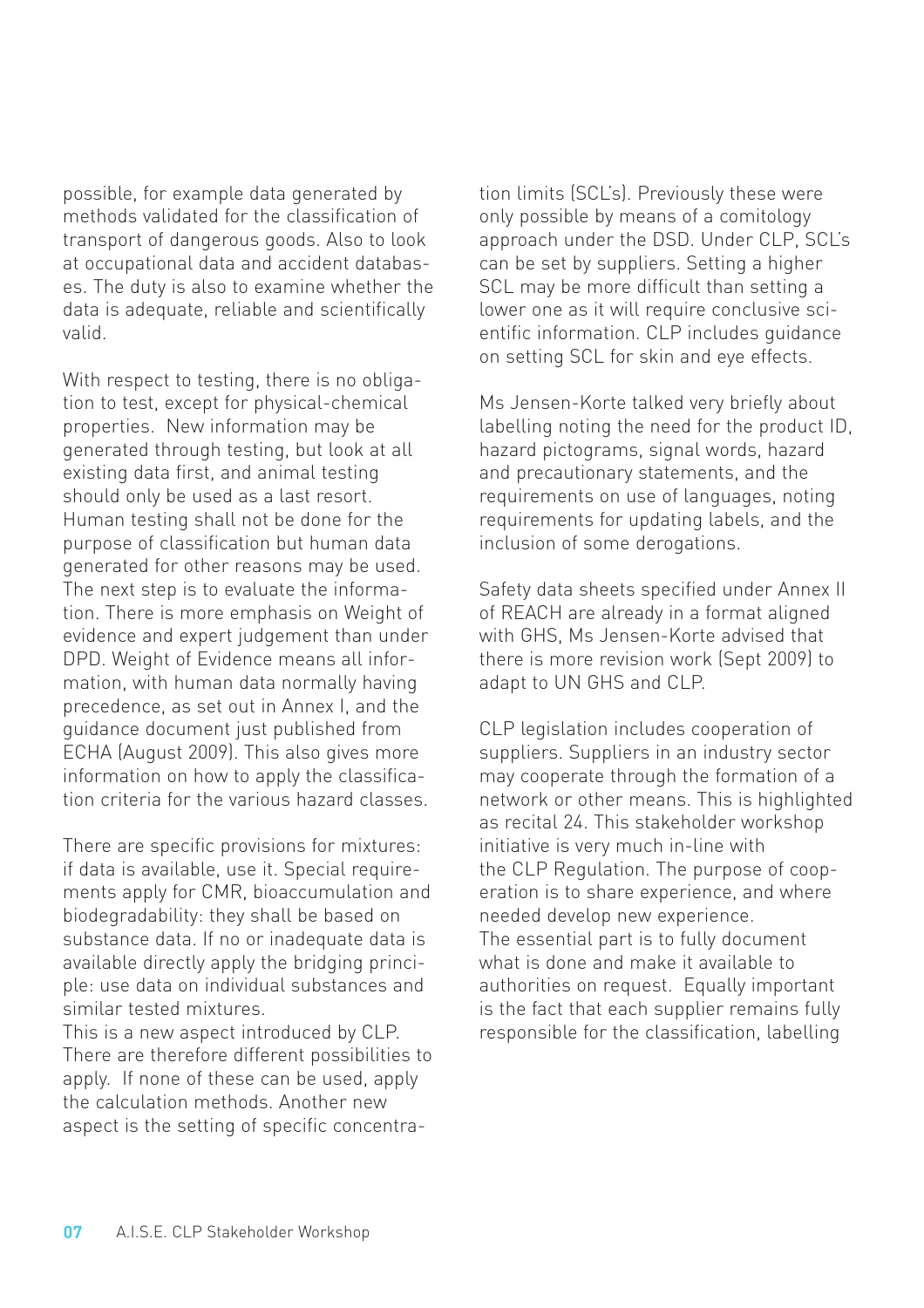and other requirements of CLP. In conclusion CLP gives more emphasis to expert judgment and weight of evidence, especially on mixtures.

This provides more flexibility and introduces the new elements of the bridging principle and enabling suppliers to set SCL's.

## **PART 2 THE PROCESS – CLP AND INDUSTRY NETWORKS**

#### 2.1 Industry work in Germany : the Trustee Expert Model

Christian Grugel described the process that has operated successfully in Germany for 15 years, since 1994. It was developed to classify and label products that were irritant by calculation, but not irritant by experience. If they had been kept on the market with this calculation approach, consumers would

have neither agreed with nor respected the labelling.

The challenge was to find a better alternative based on experimental data. Labelling must be real to people. The thought was to use a network, the central idea being to share experience and data, so that there could be joint use of experience and knowledge. This way comparative testing was available to all companies and no company

had to rely only on its own data: this was much better for the quality of the classification: the big step being to move from only own data to all available data- most of it not published.

The way it works is that all documentation goes to a Trustee. The Trustee passes it to an expert. The expert considers the new formulation against a comparator formulation and provides the expert opinion to the Company via the Trustee. The expert does not know from whom the formulation came, nor does the company know who gave the opinion. Confidentiality is maintained. This is the Trustee Expert Model.



It has the industry association, IKW, as the Trustee, acting as a gateway between the companies and the experts. The experts making the comparisons have been academia from several universities.

Over the 15 years of operation on detergents and hand dish wash products creating 580 expert opinions, 75% have been for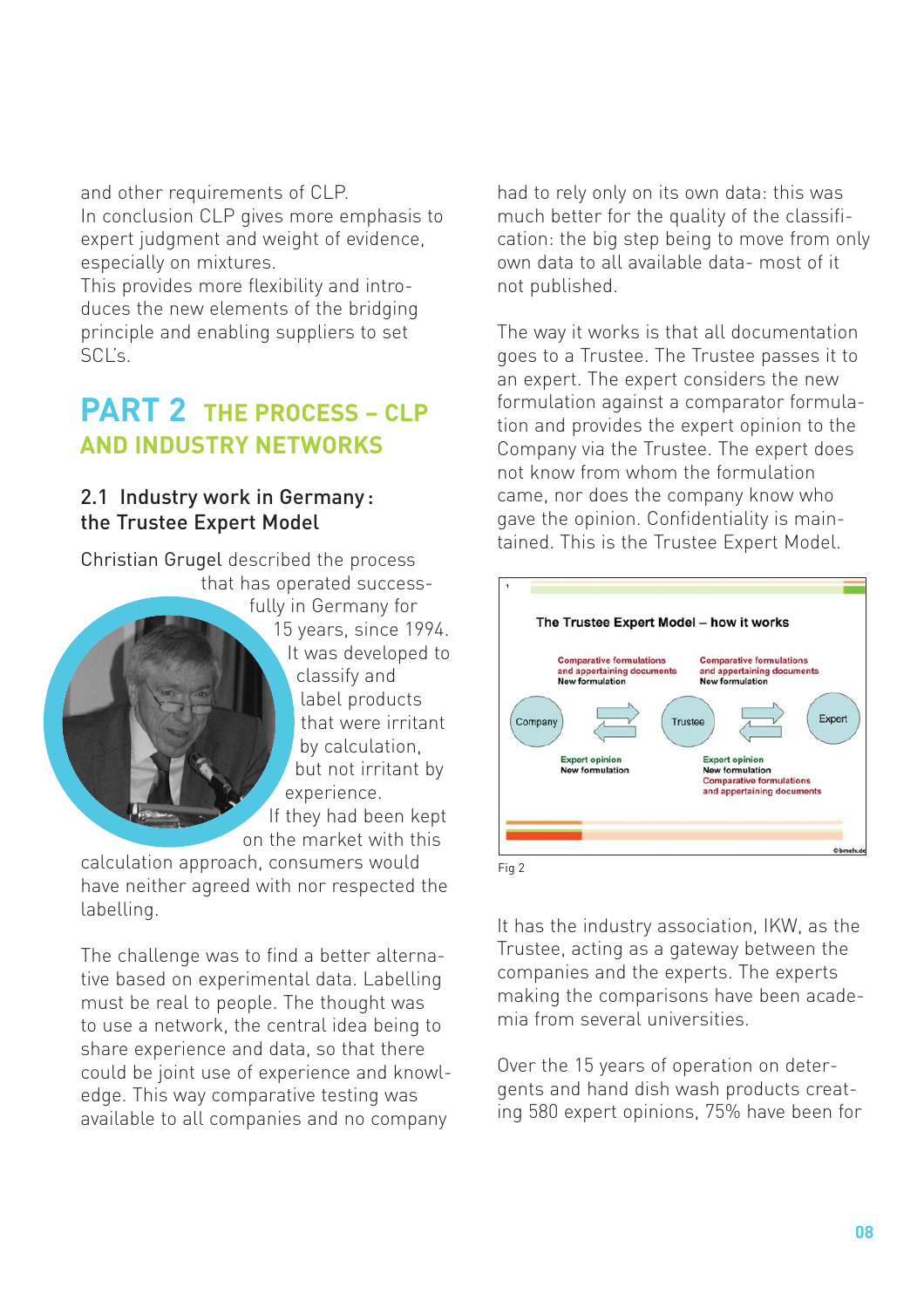small companies, and only 25% for big companies. Of the 18 opinions on cleaning products since March 2004, 50% are for small companies. In addition to generating better classification, the trustee expert model saves resources and new testing by using all available data in the network. Safety precautions applied are only those where experience and labelling are consistent. Consumers therefore trust safety precautions.

An interesting consequence of the system is that when a company received an opinion that a product would need to be labelled as a hazard, they were more likely to change its formulation to reduce the hazard, than to place it on the market. Thus, the system has stimulated the competition for less hazardous products.

#### Question and Answer Session following the Presentation :

Asked about the Experts, Mr. Grugel suggested there were various options for recruiting experts. In this model it was academia, it could also include experts from industry. The key requirement is to ensure a high quality of experts. Asked if there was ever 'congestion' with there being few experts, Mr Grugel replied that this was not a problem; all information being available to all experts helped ensure an efficient process.

Questionned on the role for authorities in the German model, Mr Grugel said that it was useful to be involved as a stakeholder and to be aware of the process, but he noted that it was very important that Authorities play no part in how the product is classified and labelled. They should remain impartial.

Participants suggested there could be a role for consumer representatives, and noted that imports of products which were classified and labelled differently would give rise to problems.

It was also suggested that the large amount of data available at Poison centres be included in the evidence base. Many exposures recorded at Poison centres concern situations of accidental or intentional abuse. They, therefore, provide 'stress tests', for example if the formulation is not harmful when misused. It was also noted that appropriate classification and labelling is important to poison centres because over or under classification can lead to over or under treatment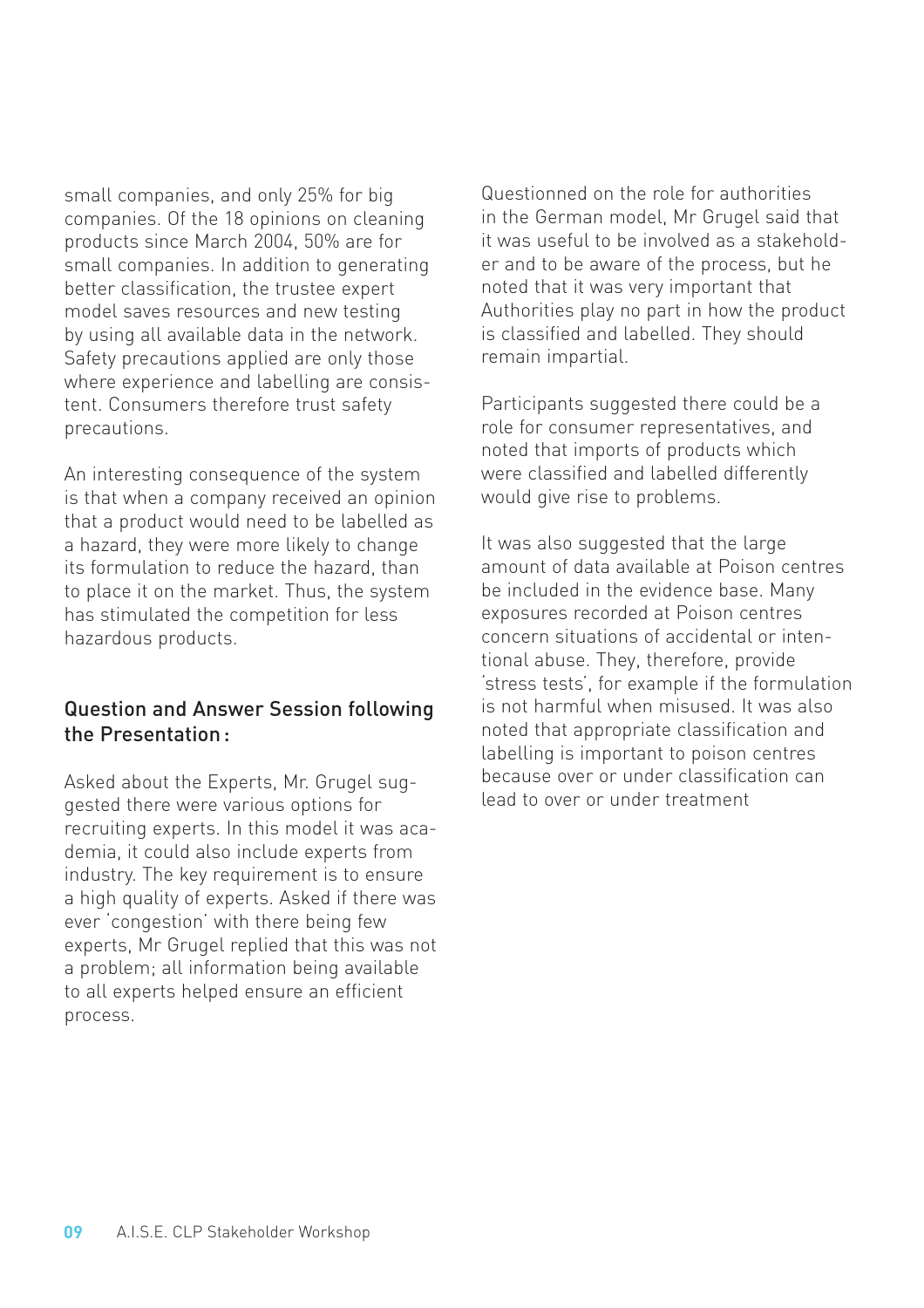#### 2.2 Needs of Inspectorates and Competent Authorities

Krista Bouma explained the organisation and operation of the Food and Consumer Product Safety Authority (VWA) in the Netherlands, from her perspective as a public health officer



in the Groningen Laboratory. The VWA was formed in 2002 from the merger of two inspectorates under the Ministry of Health. It has 5 regional offices and three main tasks: supervision, risk assessment and risk communication. Household Chemicals are a small part of a broad agenda including animal safety, alcohol & tobacco, food safety to product and equipment safety. Each region has a specialised team of product safety inspectors, supported by laboratories with broad expertise in chemical & microbiological analysis.

The focus of enforcement work is always on consumer protection. Enforcement of chemical substances and preparations involves checking the product file and Material Safety Data Sheets, checking the labelling, simple checks such as pH and flash point, and checking compliance with the legislation, including the general product safety directive. All companies must have a register of complaints and what action was taken. Market surveillance of

products involves sampling in retail stores and analysis in the VWA laboratory. For example, checks can be made for allergenic fragrances in detergents, and for preservatives in liquid detergents. VWA observes that more consumers have sensitising reactions, so Annex 17 of REACH and sensitising substances classified R43 are important.

On labelling, what is wanted is realistic classification and labelling: classification based on the actual situation and labelled accordingly. The legal system sets the basis for the approach: expert judgment combined with common sense gives the right application of the law. An example is VWA attitude to the Alkali/acid reserve method for pH-extreme formulations. Although this method is not approved as sufficient in legislation, VWA's experience is that is works well in practice and it is supported and published scientifically.

VWA uses it because it prevents over classification, and therefore avoids the corrosive symbol being devalued. Similarly the system of reference formulations based on LVET and HPT is not in line with legislation as these are not OECD approved tests, but they are the best available and they provide an acceptable approach. If consumer complaints were to arise, VWA would no longer accept it.

VWA cooperates with the industry association, NVZ, based on a shared interest in compliance, realistic labelling and consumer protection. VWA also works closely with the other Inspectorates: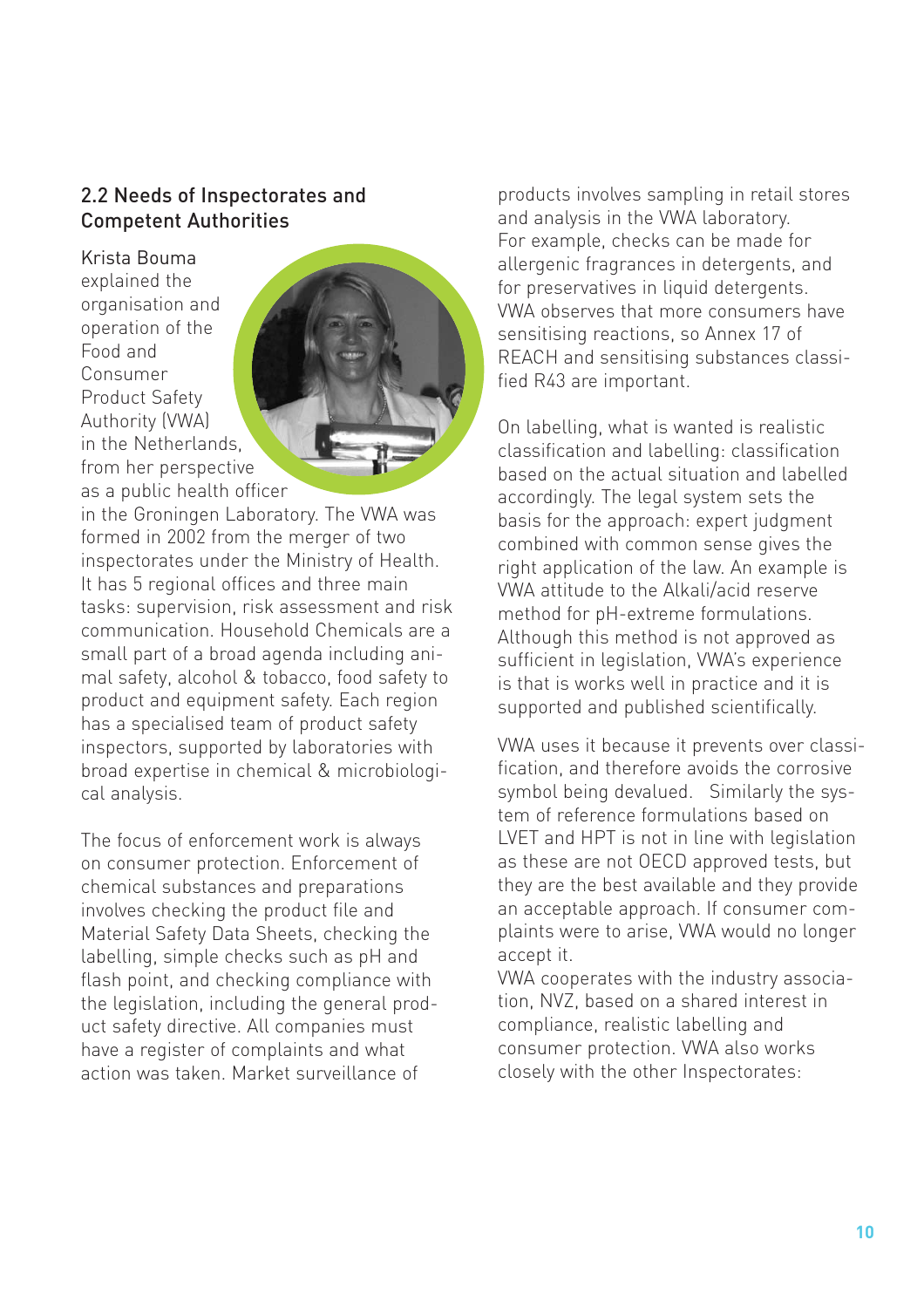VROM for industrial products and raw materials, and the Labour Inspectorate concerned with occupational safety. All Inspectorates are involved in the enforcement of the REACH legislation. Alignment on methods and how to do an inspection is not always easy. Under GHS-CLP there are even more Ministries involved – 5 in total. Training to help achieve a common approach is underway: VWA is leading on a common approach to sanctions.

Enforcement under GLS-CLP is from the starting point of consumer protection, which means realistic classification and labelling: no under or over classification. It is fortunate that CLP leaves room for expert judgment. Common sense should be added to that.

On the A.I.S.E. approach, it could be good, but it will be essential that all companies participate, and for it to include products being imported. It needs to be transparent and for there to be a good network between industry and authorities.

#### 2.3 A.I.S.E. views on an Industry network for Europe

Sylvie Lemoine set out the

concept of a network as it might look in practice. She emphasised that this was 'brainstorming' approach, for discussion, inspired by the



Trustee Expert Model in Germany, but in the knowledge that it would need to be different for Europe.

A.I.S.E. considers that applying 'weight of evidence' using expert judgement to the data available on A.I.S.E. products is the lead option today to maximise the use of existing information and derive appropriate classification of mixtures for the industry under CLP. In essence the approach is needed because the additivity method does not give the appropriate answer with regard to skin and eye classification and ultimately for consumer protection in the detergent products sector, even though it may work well for other sectors. However expert judgement involves some subjectivity whereas companies and authorities need predictability. The system needs to address to be transparent on this be transparent. Under the CLP legislation there is an option to set up a data and expertise sharing network, with all documentation being available to authorities. Companies remain responsible for their classification.

What follows is a draft proposal of how such requirements could be met (Figs 3 & 4). It would be structured around two main pillars: an expert steering group to organise the work and an expert pool to make the actual classification recommendations based on expert judgement. Links to authorities would have to be further determined: it could be as stakeholders only, as advisers or something else. Authorities would not want to be seen as endorsing the judgements, but it will be rel-

evant to know whether the process is in line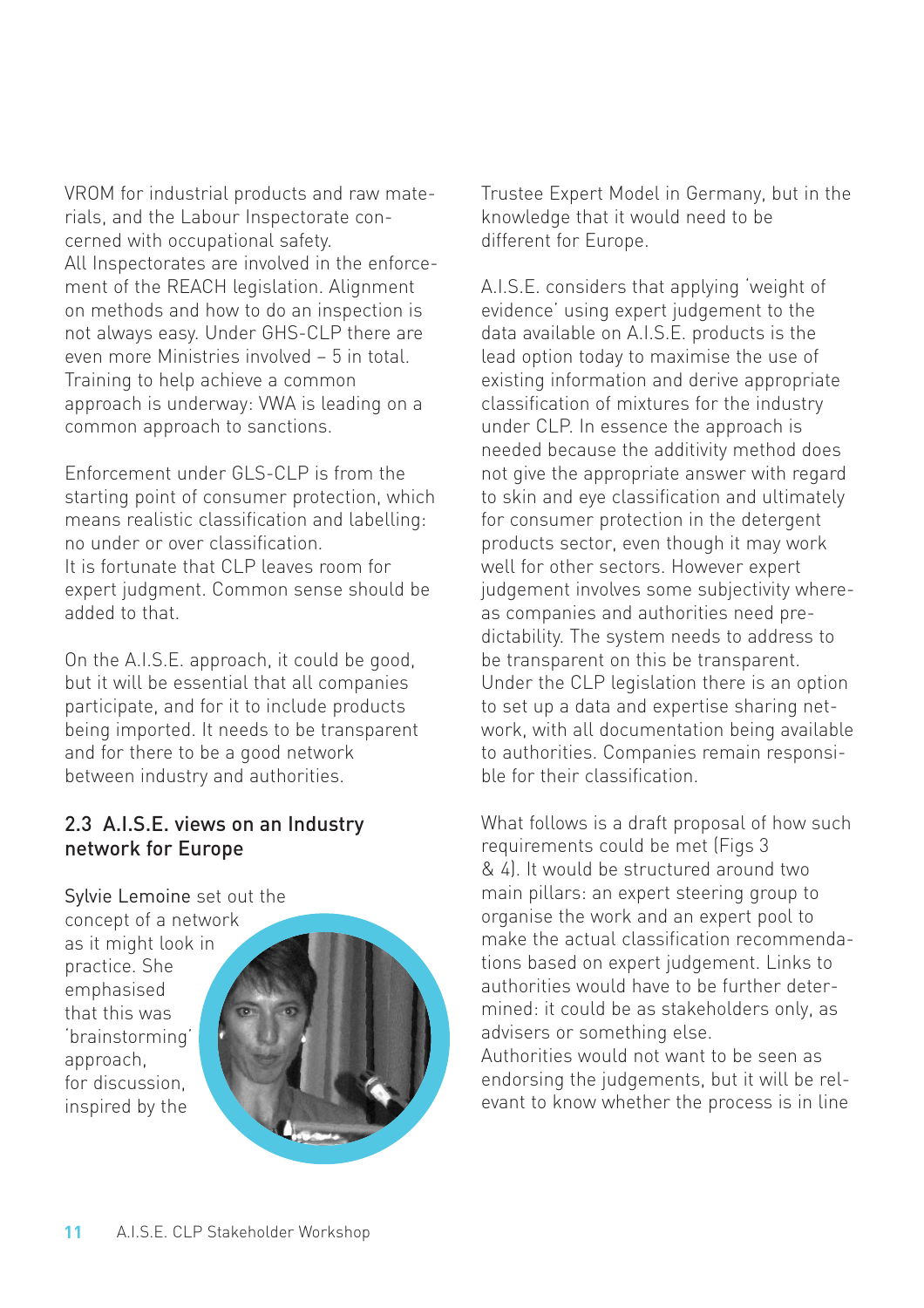with authorities' expectations. It may also be that the approach could be relevant to other sectors. The process would start with the data available now in the industry.



Fig 3

The classification and labelling process will need tools, such as IT tools, rules and continuous improvement processes to ensure it operates in a harmonised and transparent way. Some feedback on the draft concept from authorities and other stakeholders is a necessary first stage before embarking on detailed development of the tools for the network.



The role of the Expert Steering Group would be to develop CLP Guidance for the sector, to look at gaps in information and test methods, to engage in training and quality management, to select and endorse experts, and provide mediation. Its composition would be academia and industry and perhaps also regulators. An important aspect is that the activities of the expert group, as one element of collaboration under the CLP legislation, would be fully transparent.

The Expert Pool would be the focus of the documentation: using the wide range of information in the database to generate decisions, and providing feedback to the Expert Steering Group. Some form of benchmarking among experts is likely to be necessary, for example by the means of ring tests. The system would be open to all companies, and the Expert pool would consist of academia and industry experts.

The IT database would contain summaries of existing test data in mixtures. There would be a 'matchfinder' to identify the closest formulation in the database, from which to apply the bridging principle. The reference formulations would be, as a start, the 186 on which the industry has data today, including in-vivo tests, but would further evolve over time.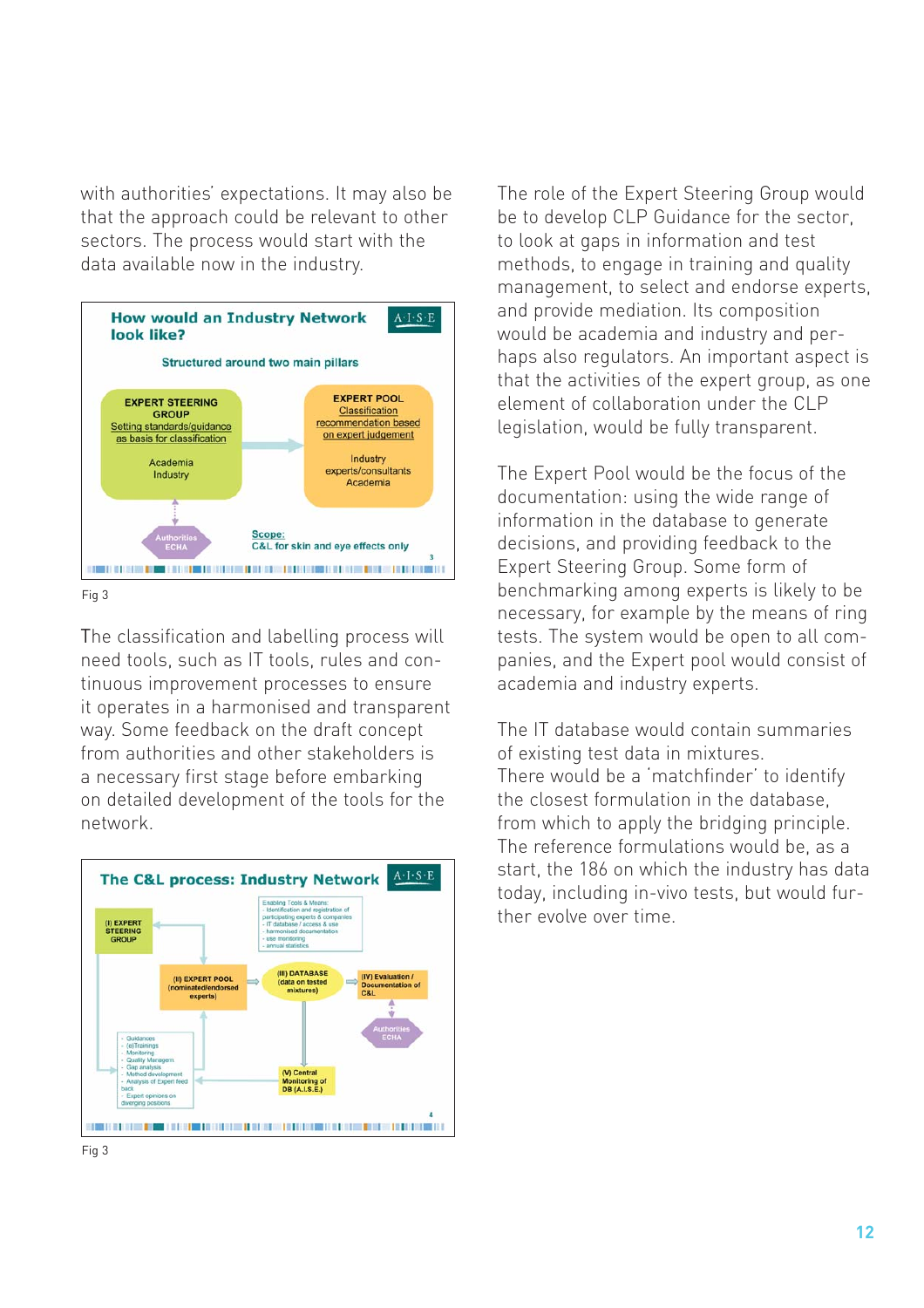The evaluation and documentation will need a consistent approach in using the database and harmonised documentation. There are many aspects of the system to be resolved, including access rights, cost sharing, and administration arrangements; also how best to disclose data to competent authorities when there is an inspection. Experts would use a standard recording sheet for classification outcomes, which would then be the property of the company. This is a learning-by-doing process. Views in the discussion session will help the refinement of the concept. This needs to be a system that is European, works for all Member States, and all Companies, and achieves the expected level of transparency.

### **PART 3 WEIGHT OF EVIDENCE AND DATA REQUIREMENTS**

#### 3.1 A.I.S.E. Concepts for Weight of Evidence & Expert Judgement-Examples.

Thomas Petry's presentation showed how Weight of Evidence and Expert Judgment might be applied

in practice for detergents and cleaning products. If existing physicochemical, human and invitro or in-vivo



test data together with other information meets CLP criteria, then it will be possible to classify accordingly.

If it is not possible to apply the CLP criteria to the data directly – for example if some data conflicts, then look at data on similar tested mixtures and ingredients. If the comparator products are similar in their chemical and toxicological profiles, use them as reference mixtures and apply the Bridging Principle, taking note of the boundaries defined in the legislation. If the reference itself or the data for the reference are not suitable as judged by experts then generate new data or classify by other methods, such as specific concentration limits, or calculation.

Expert judgment will give correct weights to the information available. For eye irritation hazard for detergent products data will include in-vitro, animal data and human experience, including occupational and poison centre information. For skin irritation hazard, human clinical data will also be relevant. Data will be GLP or equivalent quality. If data sets conflict, then classify according to the more severe result.

 $\rightarrow$  The first example is for a Liquid Detergent:

The data shown listed the pH, the ingredients classes, the name of the ingredients, the CLP skin and eye classification (i.e.: Category 1 or 2.), the % in the new product formulation and the % in the reference formulation. Available information is listed – i.e. test studies: eg. LVET and HPT Bridging conditions are largely but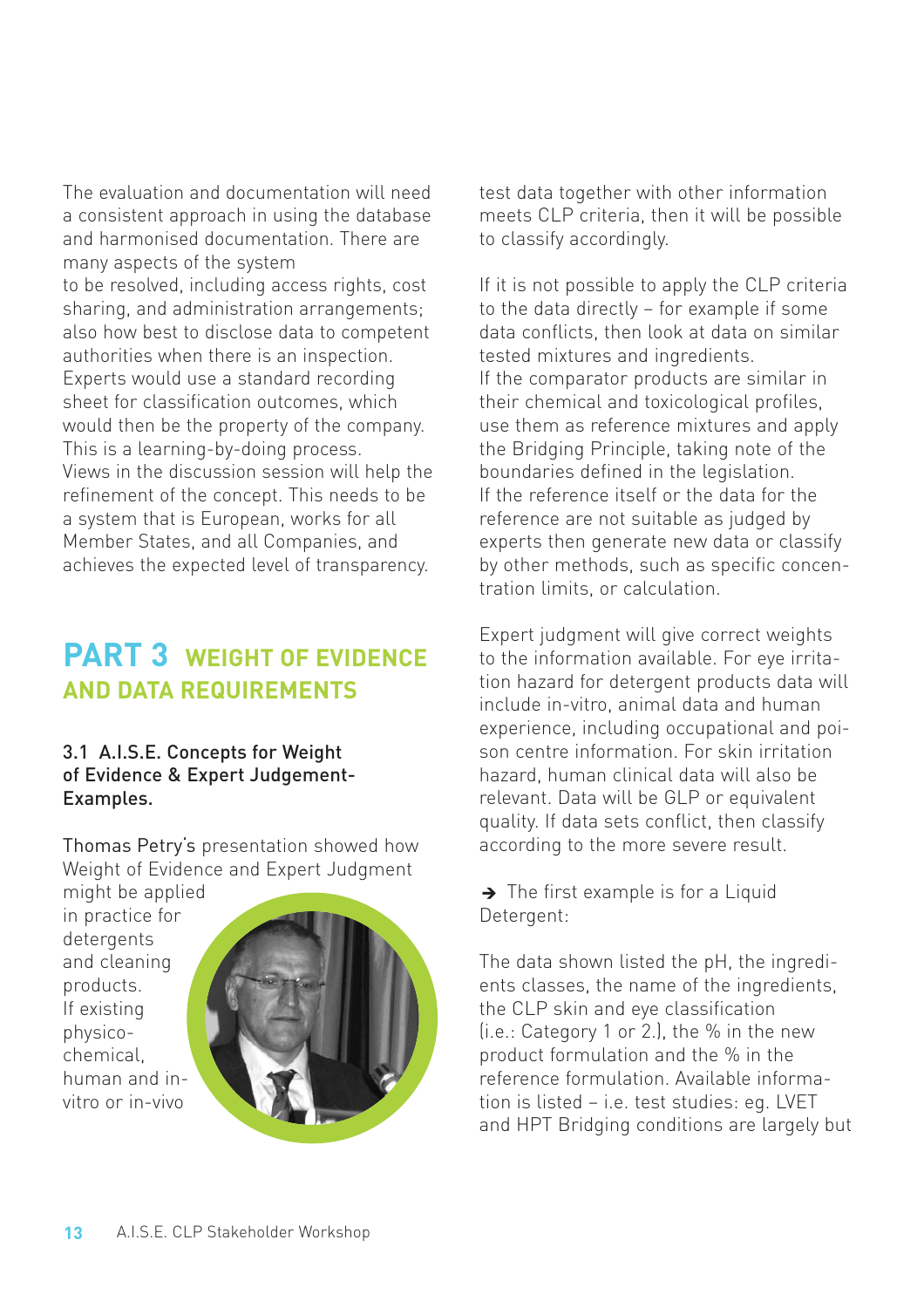not exactly met, therefore weight of evidence and expert judgment is applied by comparing the level of the different classes of ingredients between the reference and new formulations. The level of classified ingredients is lower in the new product, and the higher level of soap (unclassified) in the new formulation is not assessed to modify the irritation potential. LVET and HPT data do not indicate classification. Market surveillance and poison control data do not indicate any market issues. Evaluation result: not to classify for skin or eye irritancy.

 $\rightarrow$  The second example is for a Dishwashing liquid :

Formulation and test data are listed in the same ways as for the liquid detergent. There are two reference formulations, but neither meets the bridging conditions exactly, so apply weight of evidence and expert judgment. Levels of classified ingredients are lower in the new formulation. LVET data on both reference formulations indicate category 2 classification under CLP. The new product tested in-vitro, indicates a mild irritant. Market and Poison Centre data do not show any market problems. The result is to classify Category 2 eye irritant and not to classify for skin irritancy.

#### 3.2. Experiences from Poison Control Centres

Hugo Kuperschmidt introduced the topic of Poison centre information on household cleaning products by data showing very similar population-adjusted numbers of enquiries and clinical outcomes in the US and in Switzerland. This indicates that data available is quite robust.

There are 80 poison centres in 33 countries in Europe and networks in France, UK, Scandinavia and Germany- Austria-Switzerland. Poison centres give expert advice, generally to doctors or vets, in toxic emergencies. There is standard reporting on 6 key questions: patient identification; toxic agent identification; route and time of exposure; dose; and what happened since.

Poison centres maintain two data sets : case data and toxic agent data. For cases, caller data, patient data, toxic agent, route and circumstances of exposure, description of the incident, advice given and prognosis are recorded in a standardised way. There are steps for the confirmation of clinical data, agent involved and exposure. Data is then translated into a uniform language, and a standardised assessment of severity and causality is made. However standardisation is not fully harmonised between poison centres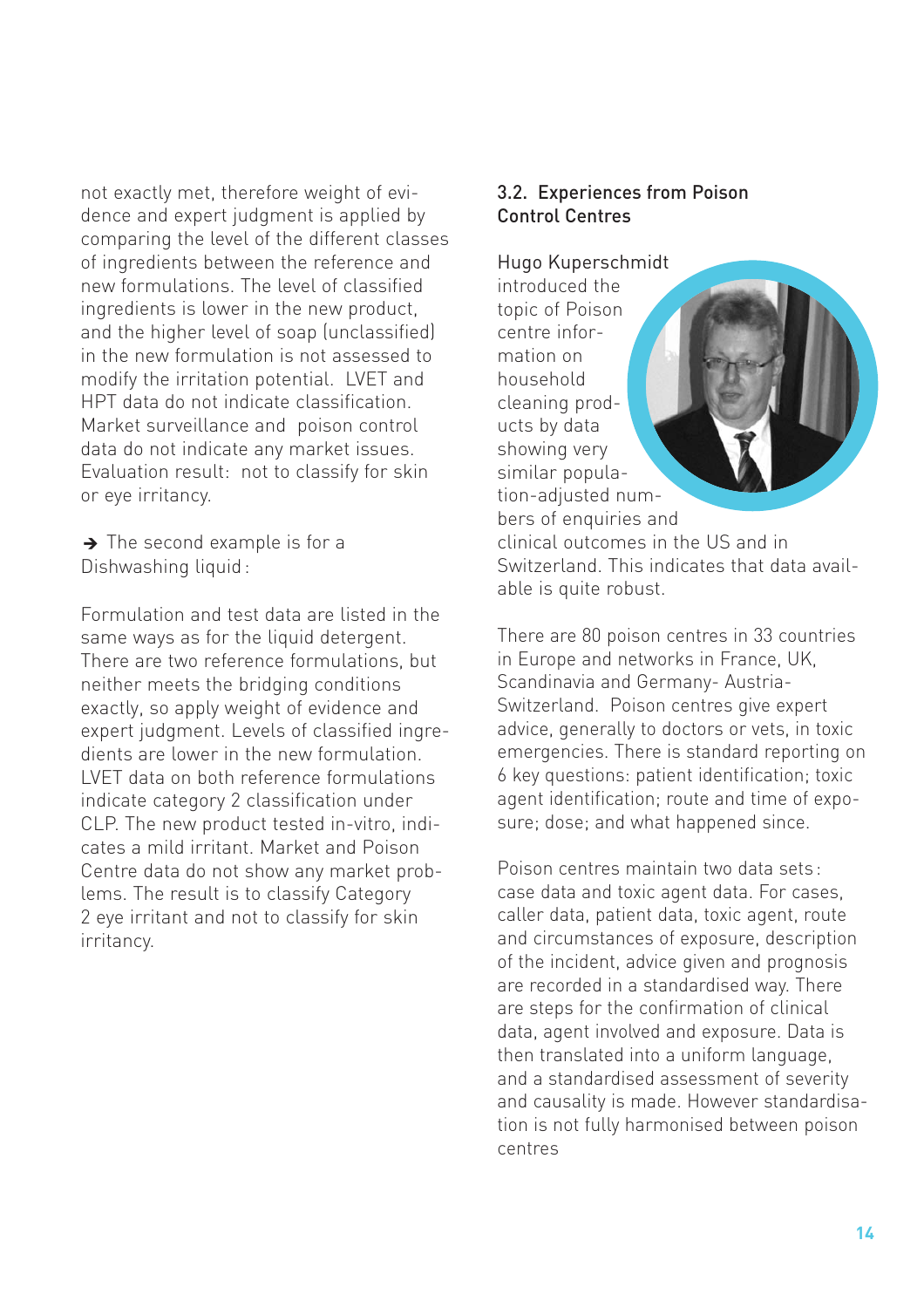Product identification is crucial but often difficult to perform. For poison centres to be able to give correct advice, the description of the incident and the agent/product involved must be matched with the product data (formulation and hazard characterisation) provided by the manufacturer.

Product characterisation is best done with a product ID, as product names may be misleading; detailed product composition provided to poison centres needs to be dated. Product information should also carry the date of release as products used may be of a previous composition.

Human data is much discussed. In comparison with animal experimental data, human data are much more heterogeneous, (age distribution, pre-existing morbidity, diet and other environmental factors; circumstances of exposure). Often there is exposure to multiple agents, and the dose is often unknown. Despite the heterogeneous nature of human data, its big advantage is that it is human, and the number of cases is high. Poison centres contribute to case studies spontaneously reported, and to toxico-vigilance which is also relevant data. Limitations of poison control data arise from the absence of direct access to the patients, and the spontaneous reporting character of the system which leads to an under reporting in some cases and the fact that the focus is on acute rather than chronic exposure.

Another limitation for a European approach is the lack of harmonisation in the categorisation of agents and symptoms.

One recent example of a multicentre study by poison centres is the MAGAM study ('Multinationale retrospective Analyse von Daten der Giftinformationzentren zur Frage korrosiver Augenläsionen durch feste Maschinengeschirrspülmittel und anderer Wasch-, Pflege- und Reinigungsmittel'). It is a retrospective analysis using data from 9 poison centres in Germany, Austria and Switzerland on 162 cases of eye exposure to automatic dish wash products in a database of almost 2 million records for all products. An important finding on the issue of product identification is that the product was identified in only 25% of cases at the time of the call. A further 50% were identified retrospectively, but in 25% the product identity remained unclear (approximate numbers).

In conclusion: poison centres need valid and accurate data on product identification and formulation for medical purposes as well as for toxicological vigilance. Poison centres have large databases on acute toxic exposures. However there is insufficient harmonisation among poison centres or between poison centres and authorities and industry. A common effort to provide product data to poison centres on a European basis would reduce the administrative burden on manufacturers and facilitate poison centre information internationally.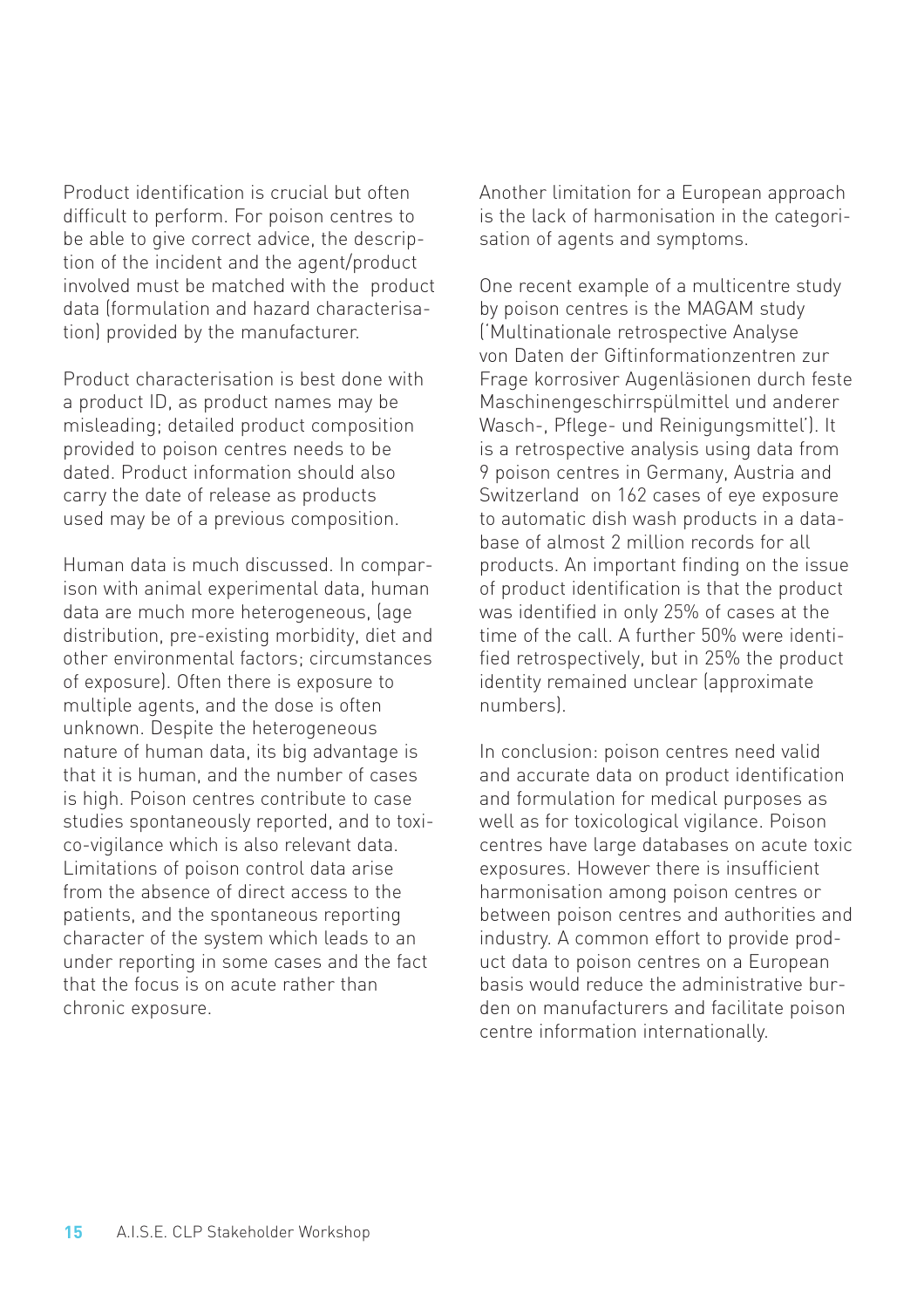#### 3.3. In-vitro test methods - Skin & Eye effects

Frank Henkler gave a summary of recent developments in the area of alternative methods from the perspective of the German Federal Institute for Risk Assessment (BfR), which is a scientific advisory body to the Federal Ministry of

Food, Agriculture and Consumer Protection and ZEBET, the Centre for Alternative methods to Animal Experiments in Germany. The validation of alternative methods is mostly done using a prospective approach: Following test development and a pre-validation phase, a more detailed analysis of the reproducibility, applicability and relevance of the test method is performed in ring trials and the results, if appropriate, evaluated by the Scientific Advisory Committee (ESAC) of the European Centre of Alternative Methods (ECVAM).

Most recently, in-vitro tests methods to predict skin irritancy, based on already validated and accepted protocols for skin corrosion, have been developed. It took over ten years, but in 2008, ECVAM recommended three human skin models (EpiSkin, EpiDerm and SkinEthic) as stand alone test methods for the prediction of the skin irritancy potential of chemicals. These methods have not been validated for mixtures. Notably, when compared with historical

erythema score data from Draize skin tests (from the ECETOC database), these in-vitro test systems achieved a much better prediction of irritant versus non-irritant properties, in particular because fewer substances score in the cut-off range of 50% cell viability.

In addition, the data from various validation studies were re-analyzed to fit the GHS-classification system, resulting in improved predictability. ESAC and the OECD expert group have now concluded that these tests are suitable for GHS classification.

For eye irritation testing, the EU has recognised four in-vitro methods to predict severe eye irritation (R41). OECD Test Guidelines for the BCOP and ICE tests are consolidated and have passed the OECD council and, thus, received worldwide regulatory acceptance whereas IRE and HET-CAM need further analysis. All four tests have previously been endorsed by the EU as sufficient for the classification and labelling of severe eye irritants (R41). Work is also underway to develop a strategic test regime to test the range of irritancy from negative to irritant to corrosive on skin and eye. In this respect, the Silicon Microphysiometer seems currently the most promising approach for the development of a stand alone method to predict eye irritancy.

ESAC has also agreed on recommendations for the LVET (Low Volume Eye Test). This will be published at the end of September 2009. No further tests, or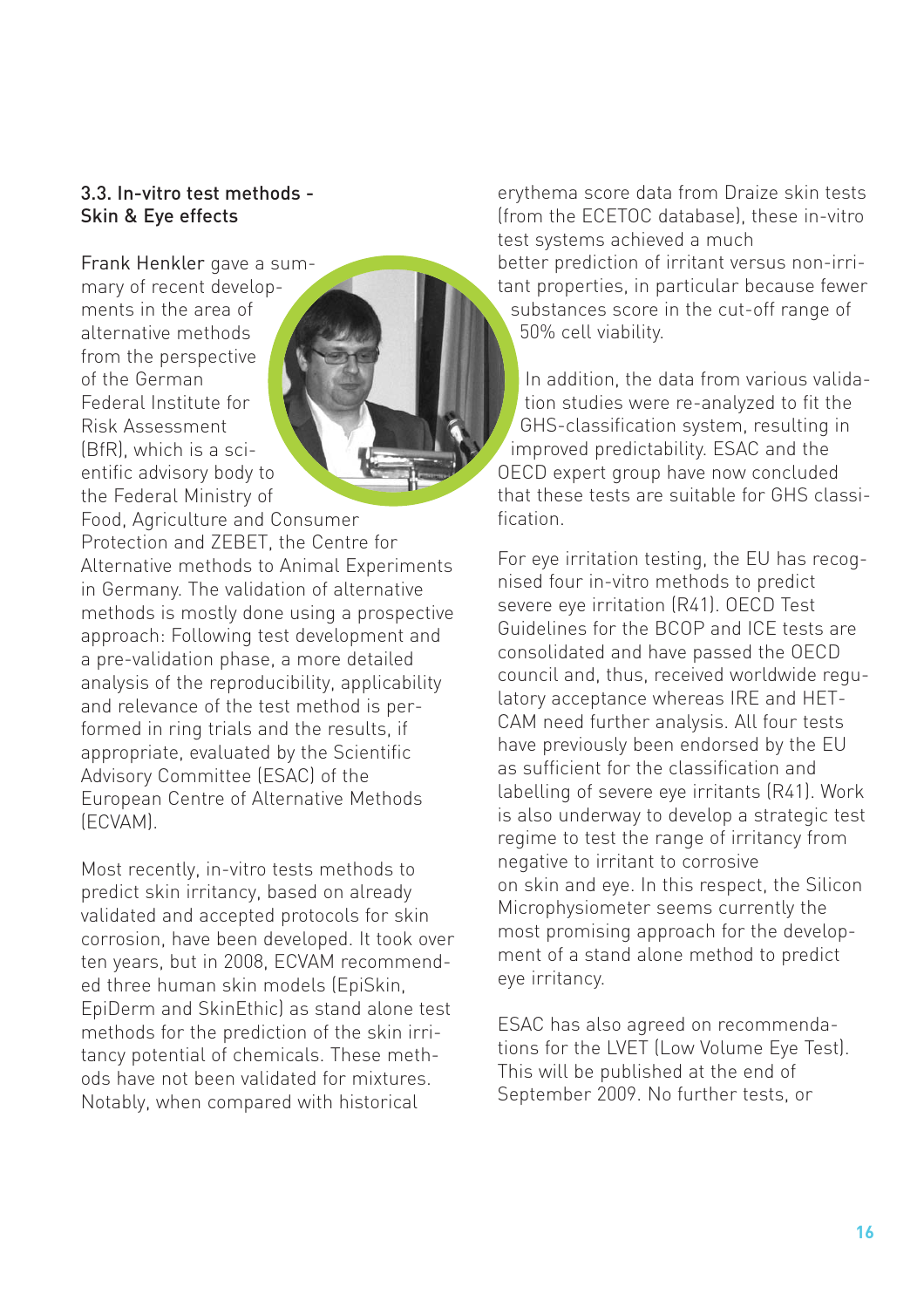development of new in-vivo tests should be done, but existing data from LVET tests on household detergents and cleaning products, and their main ingredients, may be used for classification and labelling purposes. Furthermore, existing LVET data of the A.I.S.E. use domain could be used as supplementary reference data in the context of future validation studies.

## **PART 4 DISCUSSIONS AND CONCLUSIONS**

For the Discussion sessions the workshop separated into four groups. All addressed both topics and there was a balance of Industry, Member States' authorities and European regulators in each group. The summary here reflects the range of views and issues raised on each topic across the four groups.

#### 4.1. DISCUSSION 1 : The Process - Industry Network-Needs and Expectations.

The first Discussion focussed on the issue of networks and how the collaboration described in the CLP legislation could work in practice in the detergents and household products sector, reflecting on the experience of the Trustee Model in Germany, the practical needs of surveillance and enforcement by authorities illustrated by the Netherlands, and the ideas for a system put forward by A.I.S.E. Although there was general understanding and acceptance of the A.I.S.E. ideas, there

were concerns among some participants that the A.I.S.E. suggested model may not be necessary. If it was to go ahead there would need to be full agreement on the objectives: a high level of consumer safety and a level playing field for all companies in the industry including importers. Most thought it would be a step forward. There was concern among a few participants that A.I.S.E. might want products not to be classified. But there was widespread acknowledgement that over and under classification are not good for public health, and that it was important to get classification right.

The basic elements were generally agreed: the need for appropriate classification; that new approaches needed to be used because calculation does not always mirror reality, and that the supplier is always responsible and liable. Indeed all responsibilities in the process need to be very clear: the experts for their opinions; the company for its classifications; the authorities for examination and enforcement. Some thought there could be an advisory role for authorities especially in the design of the system and its rules, but there was unanimous agreement that authorities should not be involved in the classification decisions in any way.

Concerning the process for the network and guidance, it should have a simple structure, be workable, sector specific, and available to all companies particularly SME's. Consistency and quality would depend on there being a well organised process. Data and opinions need to be available to all experts. To be transparent,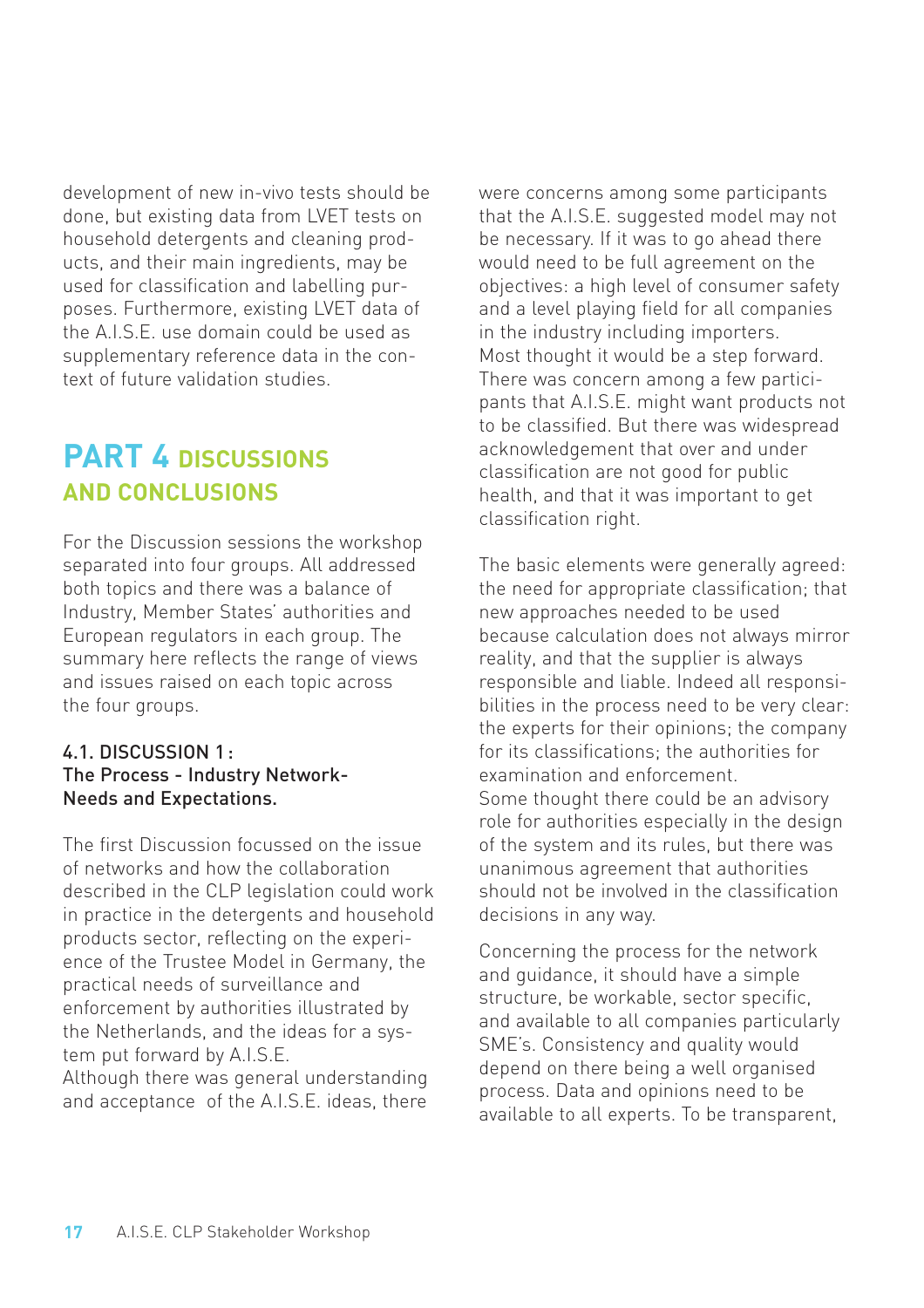authorities will need good documentation that is both consistent and readily available when it is requested. This should be as an easily understood and harmonised dossier; authorities have to look after many different sectors. Making frame formulations available will not be sufficient. To meet member states requirements, ask them! The designers of the system should remember that the ultimate customers for the dossiers that record the expert's decision and reasoning are authorities.

The expertise used must be valid, and not involve authorities, and the output must be independent, not biased, following the model of a scientific committee, even though real independence would not be possible. Authorities may want to be able to talk directly to the expert, as expert to expert, in special cases if there is a point of clarification or challenge in the dossier.

Self regulation and quality assurance of the experts is essential for the credibility and competence of the system. Training and exchange between experts as well as updating of information will be key aspects of maintaining quality. The transparency needs to include the criteria for expert selection, i.e. the science that will underpin the system, and quality assessments of the output. The Expert pool should consist of a small group of recognised experts across Europe. It would be relevant to include poison control centre expertise.

#### 4.2. DISCUSSION 2: Examples - Read-Across – Use of PCC and in-vitro data

The discussion focussed on applying the rules of the new regulation. Guidance had been issued recently by ECHA. This discussion therefore concerned more specific guidance for the sector. The sector would use the bridging principle and apply expert judgement, and had a large amount of information. The examples shown earlier (see above 3.1) and the application of bridging by 'reading across' were therefore highly relevant for the sector, as was the use of additional information from poison control centres and the issues arising from the type of test data and the availability of alternative methods.

There was agreement that the pooling and organisation of existing information would be very important. This should be done with a pool of Experts, so recruiting and training would be an early priority. The work should include developing some general principles and guidance, and defining and agreeing what is similar by comparing new formulations to existing formulations. There was general agreement on the issues related to dealing with heterogeneous data sets and, as in the previous discussion, there was a common view that efforts should be taken to avoid under and

over classification.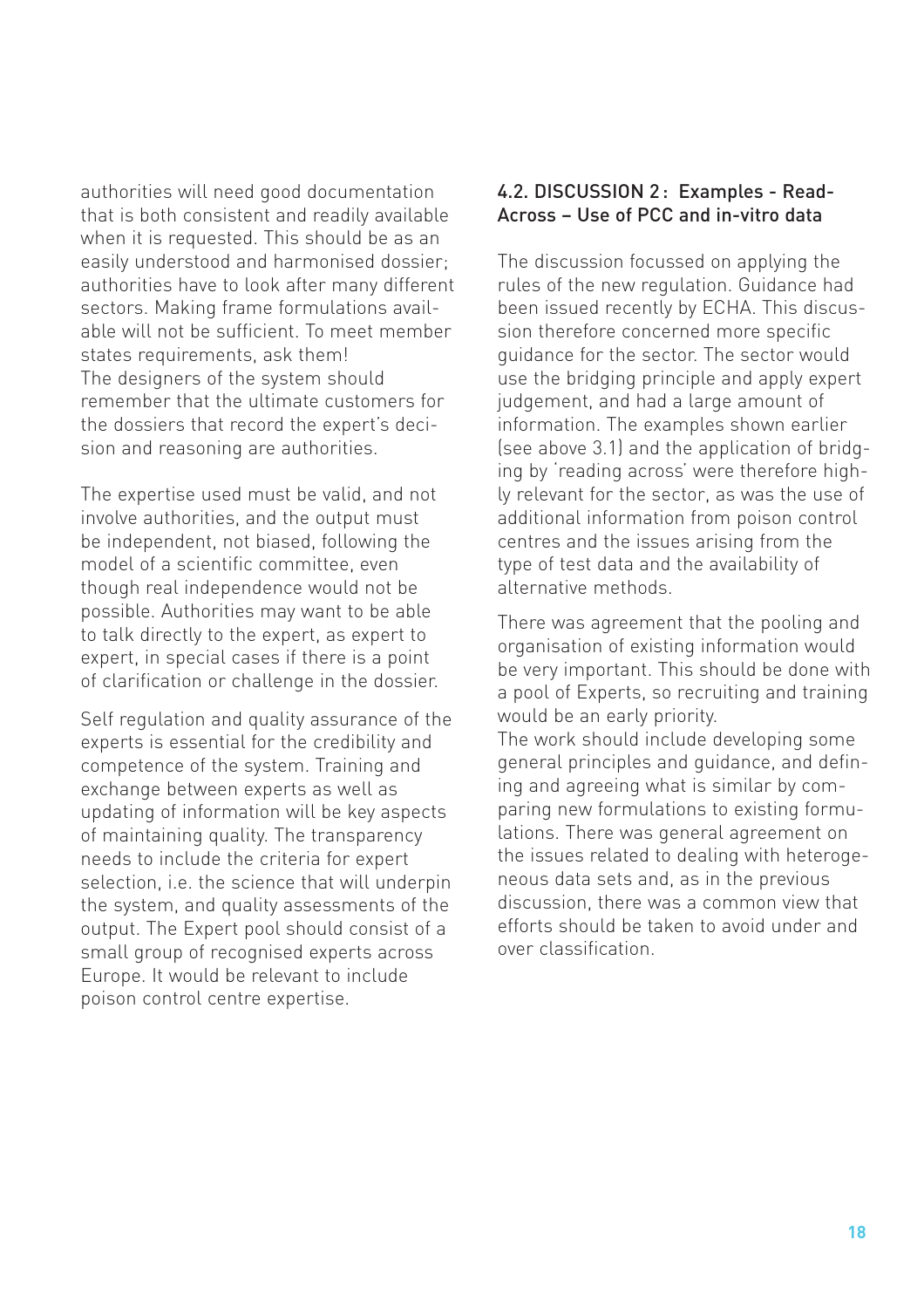The transparency of the information as illustrated in the presented case studies was viewed as an important step forward allowing the regulatory community to reproduce the steps involved in weight of evidence evaluation, and to independently assess the quality and validity of the underlying information.

It would also be necessary to consider what other evidence should be obtained. For example the development and validation of in-vitro test methods for mixtures is needed to support weight of evidence evaluations, because read-across may be difficult for mixtures without this. This is particularly important if weight of evidence evaluations are based on non-validated methods such as the LVET and HPT, and non-consideration of this data would lead to over classification.

A key concern identified by the regulatory community is the eligibility of basing a weight of evidence evaluation on methods not validated by an internationally recognized validation authority. While the scientific validity of such assessment was not put in question, concern was raised about potential vulnerabilities in case of legal challenges. The use of validated methodologies is generally regarded as 'legal insurance', also because of lack of expertise that may reside within inspectorates to fully reproduce the weight of evidence evaluations.

The CLP legislation specifies the identification of all other information, and there was agreement that a large amount of

different information is available: poison control data on extreme exposures – (there was a view this should be harmonised nationally due to language rather than at European level); complaints registers (the EU Commission has a study on harmonisation of complaints); 'carelines' and occupational data. Although all of this information is collected for other purposes, it would be morally and ethically wrong not to use it for classification, if the data is of sufficient quality.

There was a view that in applying weight of evidence and expert judgement we should not 'reinvent the wheel': existing approaches and use of guidelines for transport should be examined and modified as appropriate for the sector. It was noted that ECHA is planning to review consistency of approach across member states, so it would be sensible to wait a couple of years for this.

The weight of evidence approach and bridging mean that wider information such as that from poison centres can be very relevant, but it must be carefully assessed against CLP criteria. There is likely to be a mosaic of data, each element of which should be considered independently against CLP criteria. To apply bridging, both pillars need to be understood: reference formulations need to have a robust data set. The facility in the legislation to set specific concentration levels (SLC), may become important, if suppliers of ingredients increasingly have the data to do this and this substance data is available before more robust data can be available on mixtures.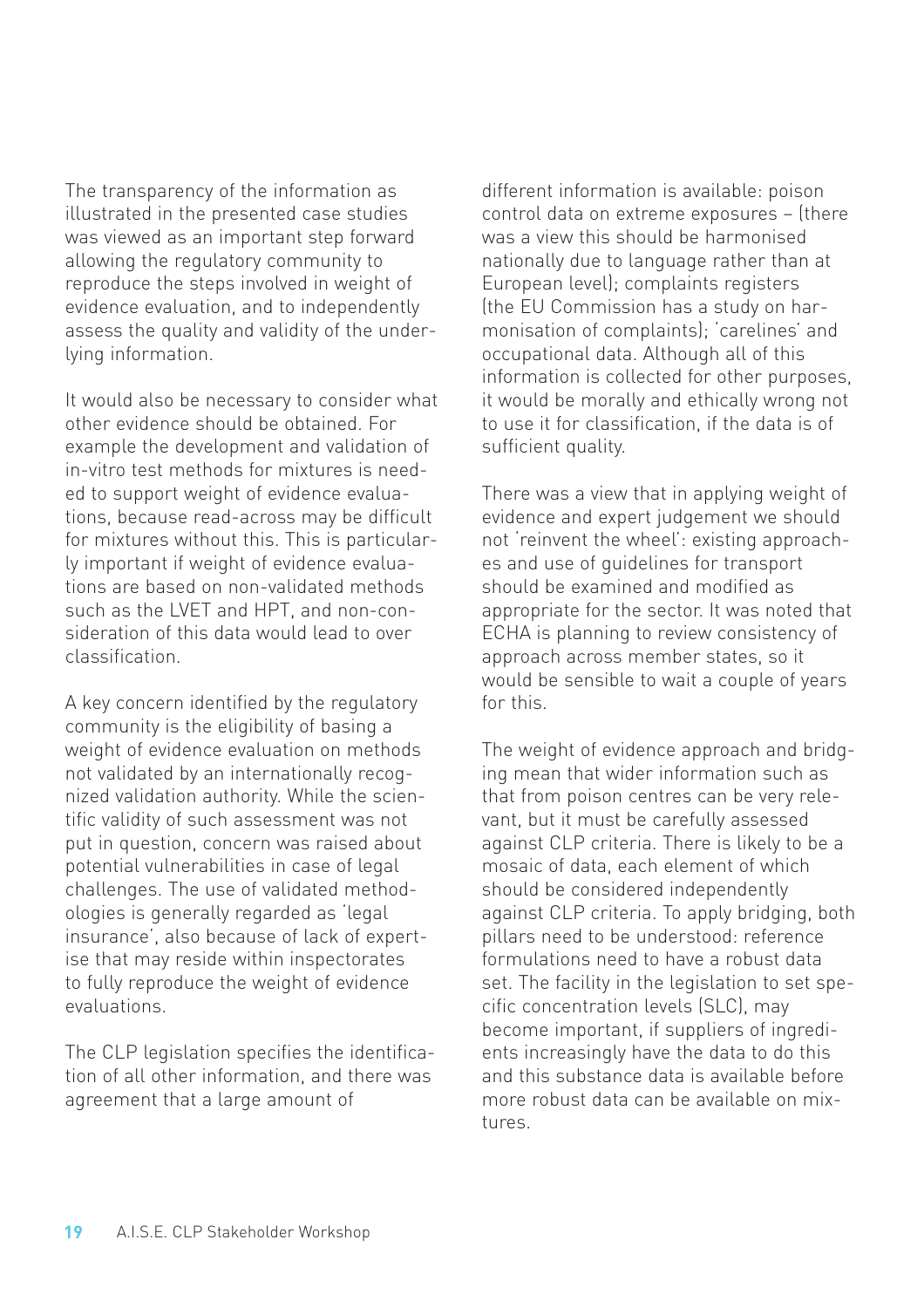#### 4.3. In Conclusion

In his summing up, Jim Bridges drew some conclusions from the workshop and suggested some next steps. He defined the key issue as the common purpose of CLP. This is to provide con-



sumers, workers and others with accurate, trusted, readily usable information relating to the skin and eye effects of household detergents and cleaning products. The task is how to start achieving this. The process needs to be transparent and available and trusted by the key stakeholders.

Key components of the process would be : access to and effective utilisation of all relevant data for skin and eye effects, and a method of data analysis and interpretation that can be demonstrated as best scientific practice, and a utilisation of the data to provide the most appropriate labelling and safety data sheets. All this needs a robust and sustainable framework.

There are many matters to be resolved: access to the data sources; handling of confidential data (how can the industry be transparent if the authorities can't see the data?); weighting of different types and quality of data consistently and transparently ; developing best practice in data extrapolation and bridging; ensuring labelling and safety data sheets meet users requirements.

On the framework for the process and challenges, factors to consider were how to be effective in achieving the common purpose; how to be transparent to stakeholders and, therefore, trusted and harmonised. At the core of the framework being proposed there would be some form of expert groups to develop the guidelines for data gathering and carring out assessments. What are the criteria for membership of these groups, how do we to achieve high and consistent standards, and how should link they to other stakeholders ?

For the next steps, Jim Bridges said that information from the workshop would be put on the website, including a report of the meeting. All participants were invited to share their further thoughts on how to meet the common purpose, and A.I.S.E. would do more work on the proposal in the light of comments in this workshop. and circulate the outcome. All were thanked for their contributions to the workshop.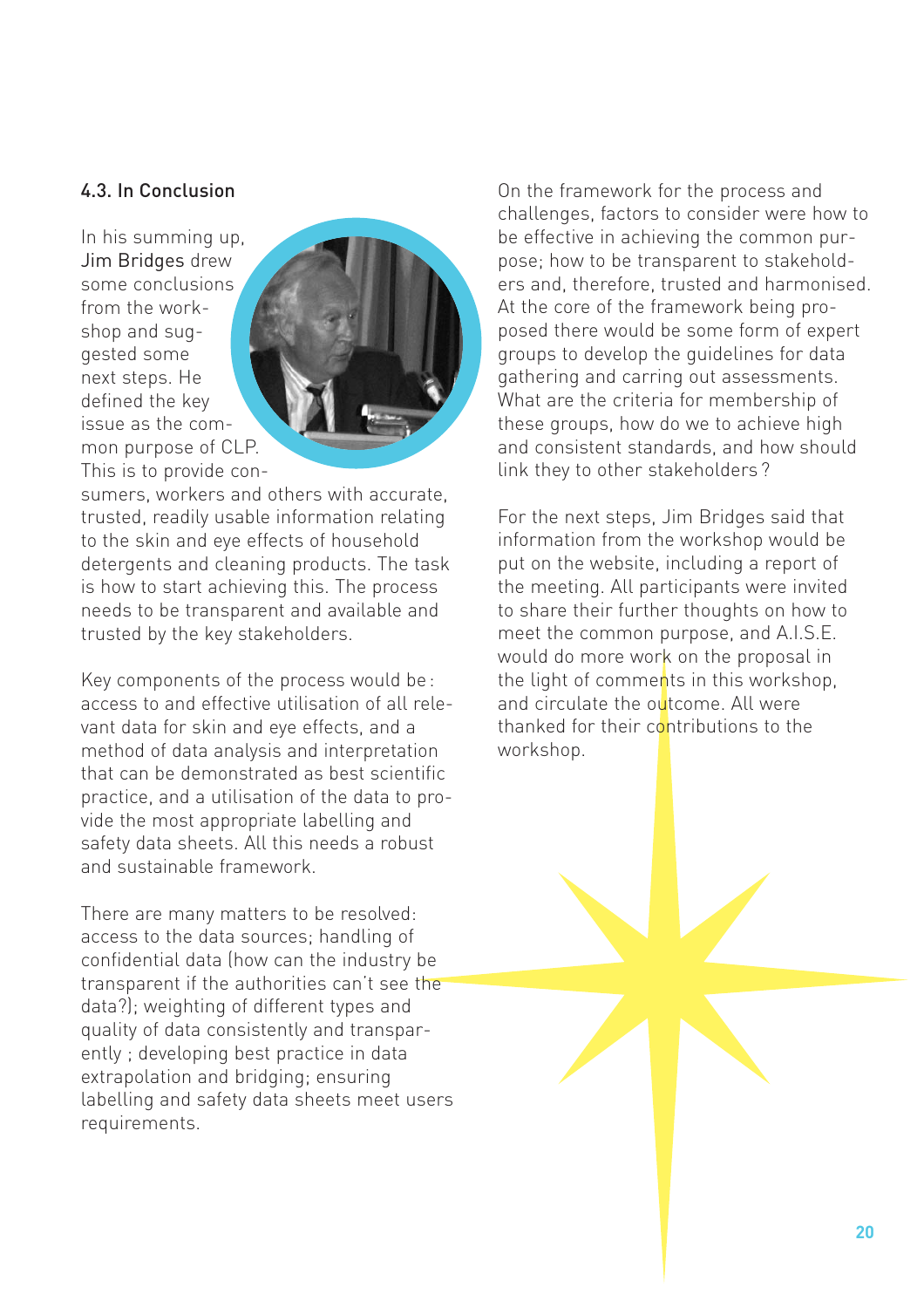# **ANNEX LIST OF WORKSHOP PARTICIPANTS**

|           | <b>NAME</b>          | <b>ORGANISATION/COMPANY</b><br><b>COUNTRY</b>                                                |
|-----------|----------------------|----------------------------------------------------------------------------------------------|
| Mr        | <b>G. ABELLO</b>     | Federchimica, Italy<br>(A.I.S.E. member association)                                         |
| <b>Ms</b> | <b>S. AMBRAZIENE</b> | <b>State Non Food Products Inspectorate</b><br>under the Ministry<br>of Economy, Lithuania   |
| Mr        | <b>S. BELKHIRIA</b>  | <b>DOW CORNING Europe</b>                                                                    |
| Mr        | <b>S. BINTEIN</b>    | <b>EU Commission - DG Environment</b>                                                        |
| Mr        | <b>A. BIWER</b>      | <b>CRP Henri Tudor, Luxembourg</b>                                                           |
| Mr        | Ch. BLOCK            | A.I.S.E.                                                                                     |
| <b>Ms</b> | <b>W. CAMERON</b>    | A.I.S.E.                                                                                     |
| <b>Ms</b> | <b>M-N. BLAUDE</b>   | <b>Scientific Institute of Public Health,</b><br><b>Belgium</b>                              |
| <b>Ms</b> | <b>K. BOUMA</b>      | <b>Food and Consumer Product Safety</b><br><b>Authority North, The Netherlands - Speaker</b> |
| Mr        | A. BOUVY             | <b>CEFIC</b>                                                                                 |
| Mr        | <b>J. BRIDGES</b>    | <b>Moderator</b>                                                                             |
| Mr        | <b>E. BURAI</b>      | National Institute of Chemical Safety,<br><b>Hungary</b>                                     |
| Mr        | H. BÜRGY             | <b>Federal Office for Public Health,</b><br><b>Switzerland</b>                               |
| Mr        | <b>M. CARBO</b>      | <b>Ministry of Environment, Spain</b>                                                        |
| <b>Mr</b> | <b>J.C. CARRILLO</b> | <b>SHELL International</b>                                                                   |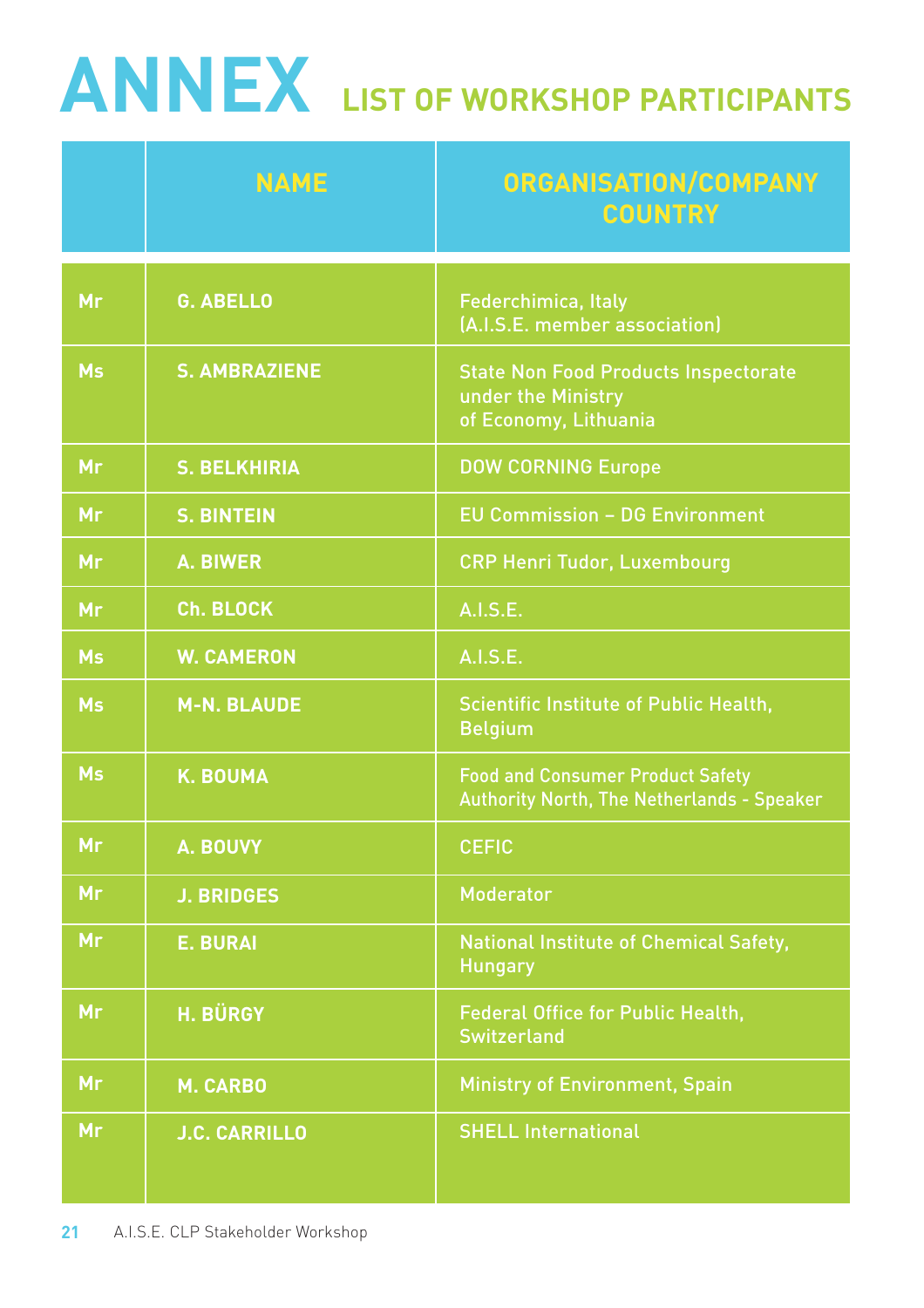|           | <b>NAME</b>                  | ORGANISATION/COMPANY<br><b>COUNTRY</b>                                       |
|-----------|------------------------------|------------------------------------------------------------------------------|
| Mr        | <b>C. CORNET</b>             | <b>CESIO (KAO Chemicals Europe)</b>                                          |
| <b>Ms</b> | <b>A-M. COURAS</b>           | A.I.S.D.P.C.L., Portugal<br>(A.I.S.E. member association)                    |
| Mr        | <b>F. DANNEN</b>             | <b>VWA, The Netherlands</b>                                                  |
| <b>Ms</b> | <b>M-E. DEBRUE</b>           | <b>DETIC, Belgium-Luxemburg</b><br>(A.I.S.E. member association)             |
| Mr        | <b>P. DEKKER</b>             | <b>Food and Consumer Product Safety</b><br><b>Authority, The Netherlands</b> |
| Mr        | <b>F. DENAUW</b>             | <b>Public Health, Food chain security</b><br>and Environment, Belgium        |
| <b>Ms</b> | P. DI PROSPERO               | Instituto Superiore di Sanità, Italy                                         |
| <b>Ms</b> | <b>Ch. DRURY</b>             | <b>Moderator</b>                                                             |
| <b>Ms</b> | <b>G. ERICSSON</b>           | <b>European Chemicals Agency (ECHA)</b>                                      |
| Mr        | <b>H. ESCH</b>               | <b>BASF</b>                                                                  |
| Mr        | <b>B. GLASSL</b>             | <b>IKW, Germany</b><br>(A.I.S.E. member association)                         |
| <b>Ms</b> | <b>M-L. GONZALEZ MARQUEZ</b> | <b>Ministry of Health, Spain</b>                                             |
| Mr        | <b>Ch. GRUGEL</b>            | Bundesministerium für Ernährung,<br>Germany                                  |
| Mr        | <b>F. HENKLER</b>            | Bundesinstitut für Risikobewertung,<br><b>Berlin, Germany-Speaker</b>        |
|           |                              |                                                                              |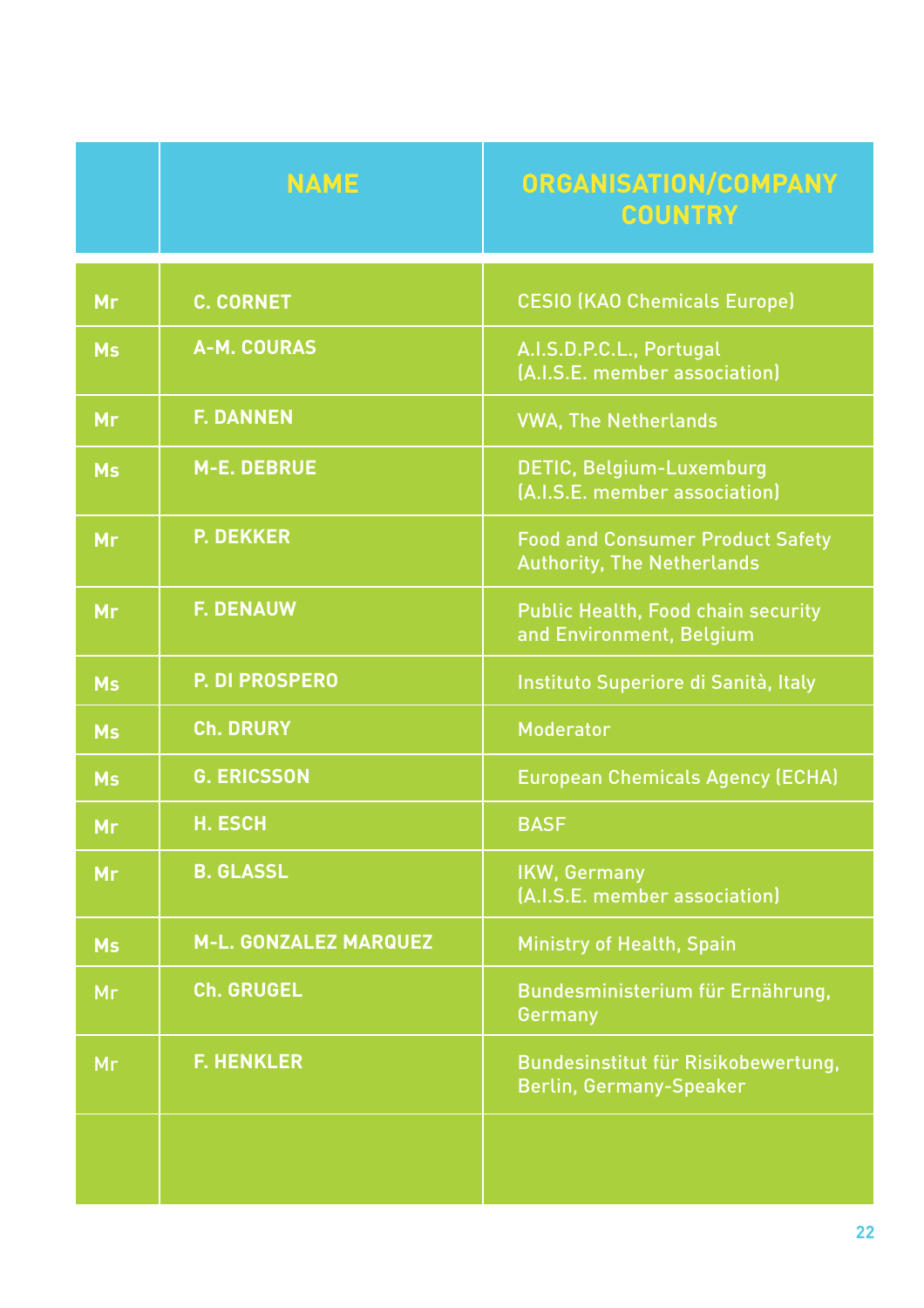|           | <b>NAME</b>             | <b>ORGANISATION/COMPANY</b><br><b>COUNTRY</b>                                                   |
|-----------|-------------------------|-------------------------------------------------------------------------------------------------|
| Mr        | <b>Th. HIRSCH</b>       | <b>LILLEBORG AS</b>                                                                             |
| <b>Ms</b> | <b>L. HÖGLUND</b>       | <b>Environment Protection Agency, Denmark</b>                                                   |
| Mr        | <b>G. HUETTMANN</b>     | <b>RECKITT BENCKISER</b>                                                                        |
| <b>Ms</b> | <b>S.HUSA</b>           | <b>Norwegian Pollution Control</b><br><b>Authority, Norway</b>                                  |
| <b>Ms</b> | <b>U. JENSEN-KORTE</b>  | <b>European Commission -</b><br><b>DG Enterprise &amp; Industry</b>                             |
| Mr        | <b>M. JULEMONT</b>      | <b>COLGATE-PALMOLIVE</b>                                                                        |
| Mr        | <b>C. KERKHOF</b>       | <b>SARA LEE</b>                                                                                 |
| <b>Ms</b> | <b>S. KIRKWOOD</b>      | <b>McBRIDE</b>                                                                                  |
| <b>Ms</b> | <b>T. KULJUKKA-RABB</b> | <b>European Chemicals Agency (ECHA)</b>                                                         |
| Mr        | <b>H. KUPFERSCHMIDT</b> | <b>Schweizerisches Toxikologisches</b><br>Informationszentrum, Zürich, Switzerland<br>- Speaker |
| <b>Ms</b> | <b>S. LEMOINE</b>       | A.I.S.E.                                                                                        |
| Mr        | <b>F. LAVEZZATO</b>     | <b>RECKITT BENCKISER</b>                                                                        |
| Mr        | <b>G. LUIJKX</b>        | <b>UNILEVER</b>                                                                                 |
| Mr        | <b>I. MURANYI</b>       | <b>KOZMOS, Hungary</b><br>(A.I.S.E. member association)                                         |
| Mr        | <b>C. NEDA</b>          | <b>National Agency for Environmental</b><br><b>Protection, Romania</b>                          |
| Mr        | <b>A. NORDONE</b>       | <b>RECKITT BENCKISER</b>                                                                        |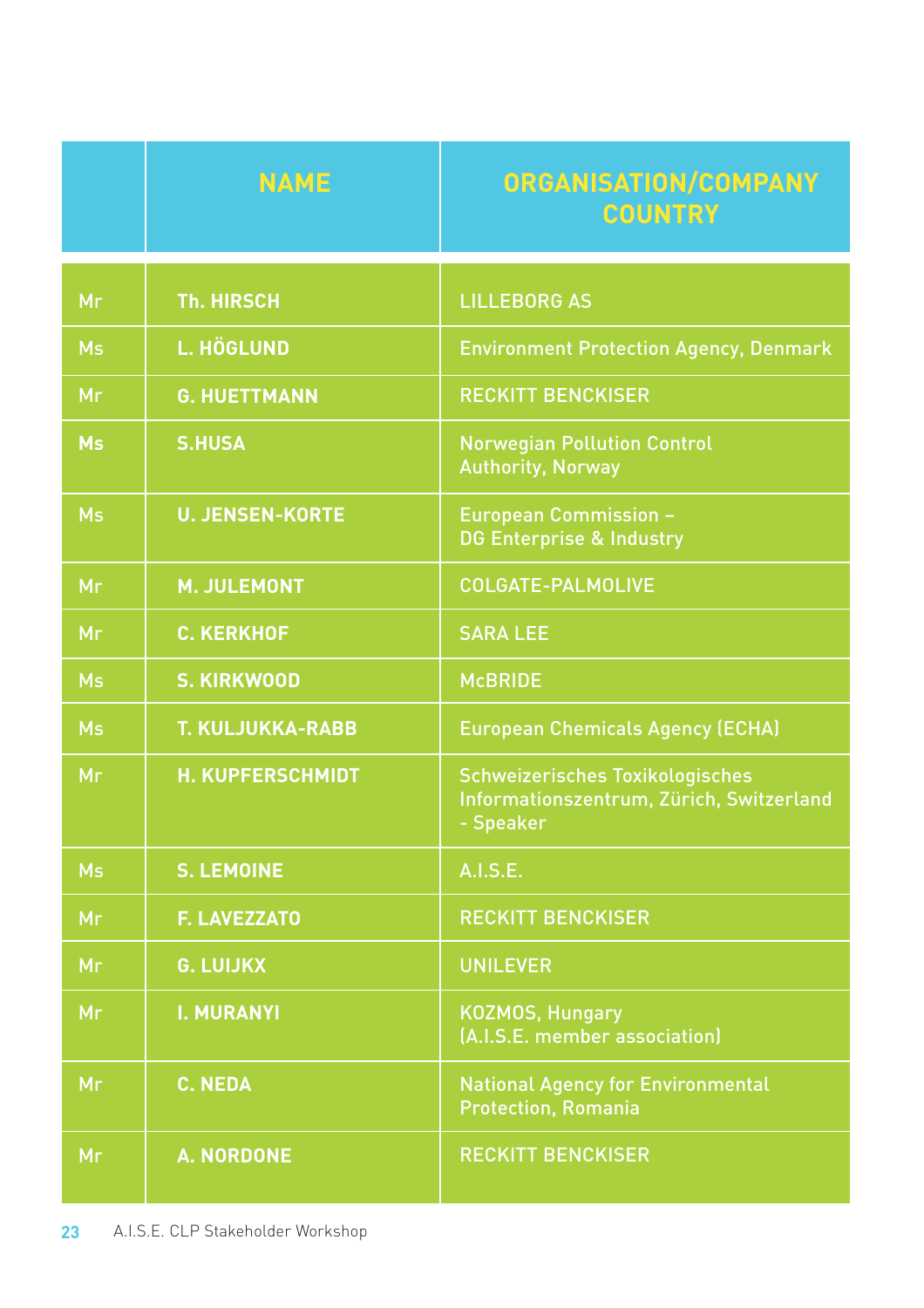|           | <b>NAME</b>         | ORGANISATION/COMPANY<br><b>COUNTRY</b>                                            |
|-----------|---------------------|-----------------------------------------------------------------------------------|
| Mr        | P. PALLO            | <b>Head of Dept. of Product Safety &amp;</b><br><b>Market Supervision, Latvia</b> |
| <b>Ms</b> | <b>R. PAUMANN</b>   | <b>Federal Ministry for Environment,</b><br><b>Austria</b>                        |
| Mr        | <b>Th. PETRY</b>    | <b>ToxMinds, Brussels - Moderator</b>                                             |
| Mr        | <b>J. RAZENBERG</b> | <b>NVZ, The Netherlands</b><br>(A.I.S.E. member association)                      |
| <b>Ms</b> | <b>V. SCAILTEUR</b> | <b>PROCTER &amp; GAMBLE- Moderator</b>                                            |
| Mr        | <b>H-G. SCHÄFER</b> | <b>VCI, Germany</b>                                                               |
| Mr        | <b>R. SCHROEDER</b> | <b>HENKEL</b>                                                                     |
| <b>Ms</b> | <b>A. SCHYTZ</b>    | <b>Environment Protection Agency,</b><br><b>Denmark</b>                           |
| <b>Ms</b> | <b>L. SCOTT</b>     | <b>PROCTER &amp; GAMBLE</b>                                                       |
| Mr        | <b>V. SEMEANO</b>   | <b>Economic Affairs Ministry, Portugal</b>                                        |
| Mr        | <b>J. SOLBE</b>     | <b>Moderator</b>                                                                  |
| <b>Ms</b> | <b>E. TOMAL</b>     | <b>Bureau for Chemical Substances &amp;</b><br><b>Preparations, Poland</b>        |
| <b>Ms</b> | <b>L. TUCCIMEI</b>  | <b>A.I.S.E</b>                                                                    |
| Mr        | <b>P. VERHELLE</b>  | <b>ECOLAB</b>                                                                     |
| <b>Ms</b> | <b>S. ZAENKER</b>   | A.I.S.E.                                                                          |
| Mr        | <b>D. ZAIKA</b>     | <b>HENKEL</b>                                                                     |